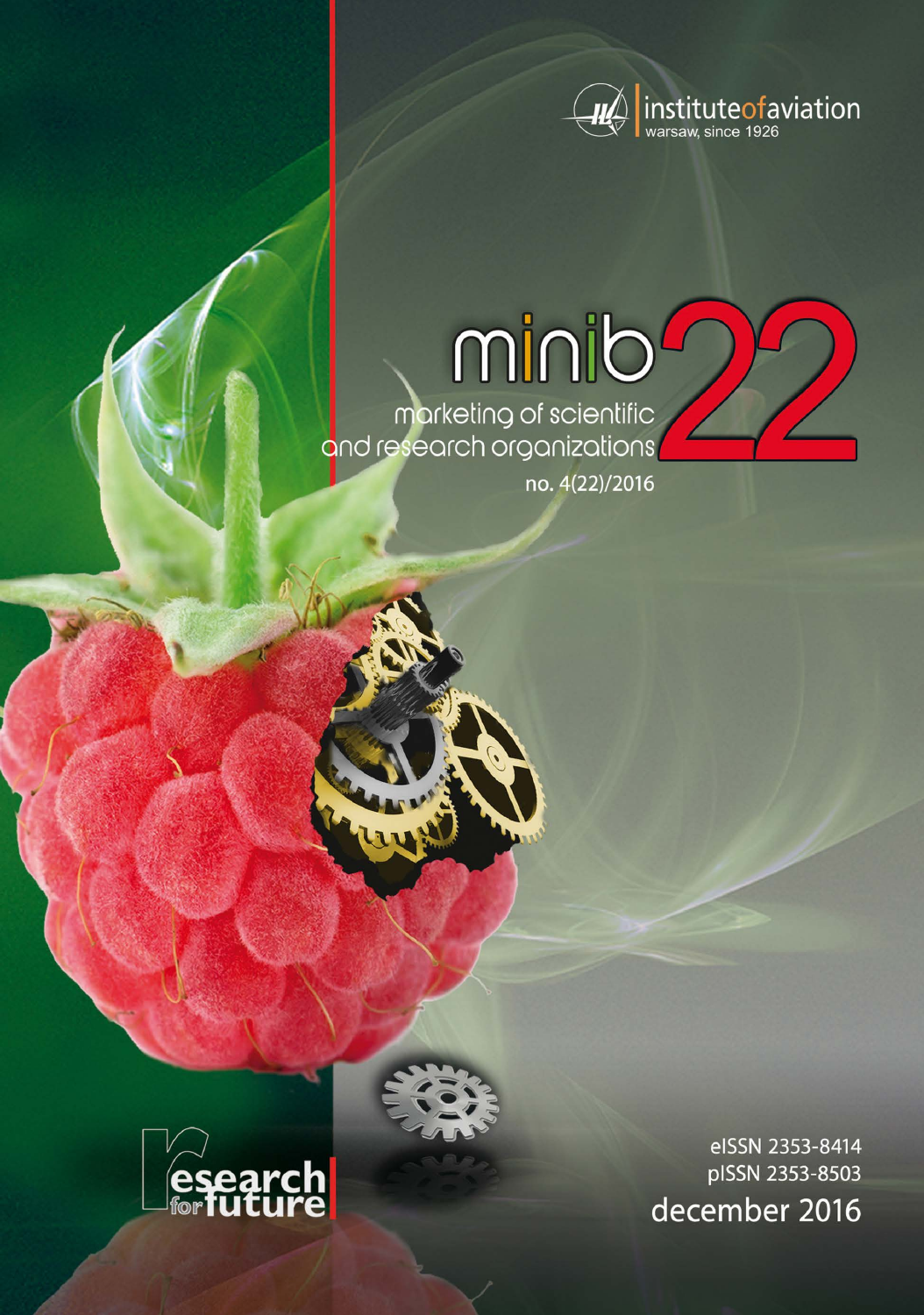

# *PUBLIC FINANCING OF RESEARCH PROJECTS IN POLAND — ITS IMAGE AND CONSEQUENCES?*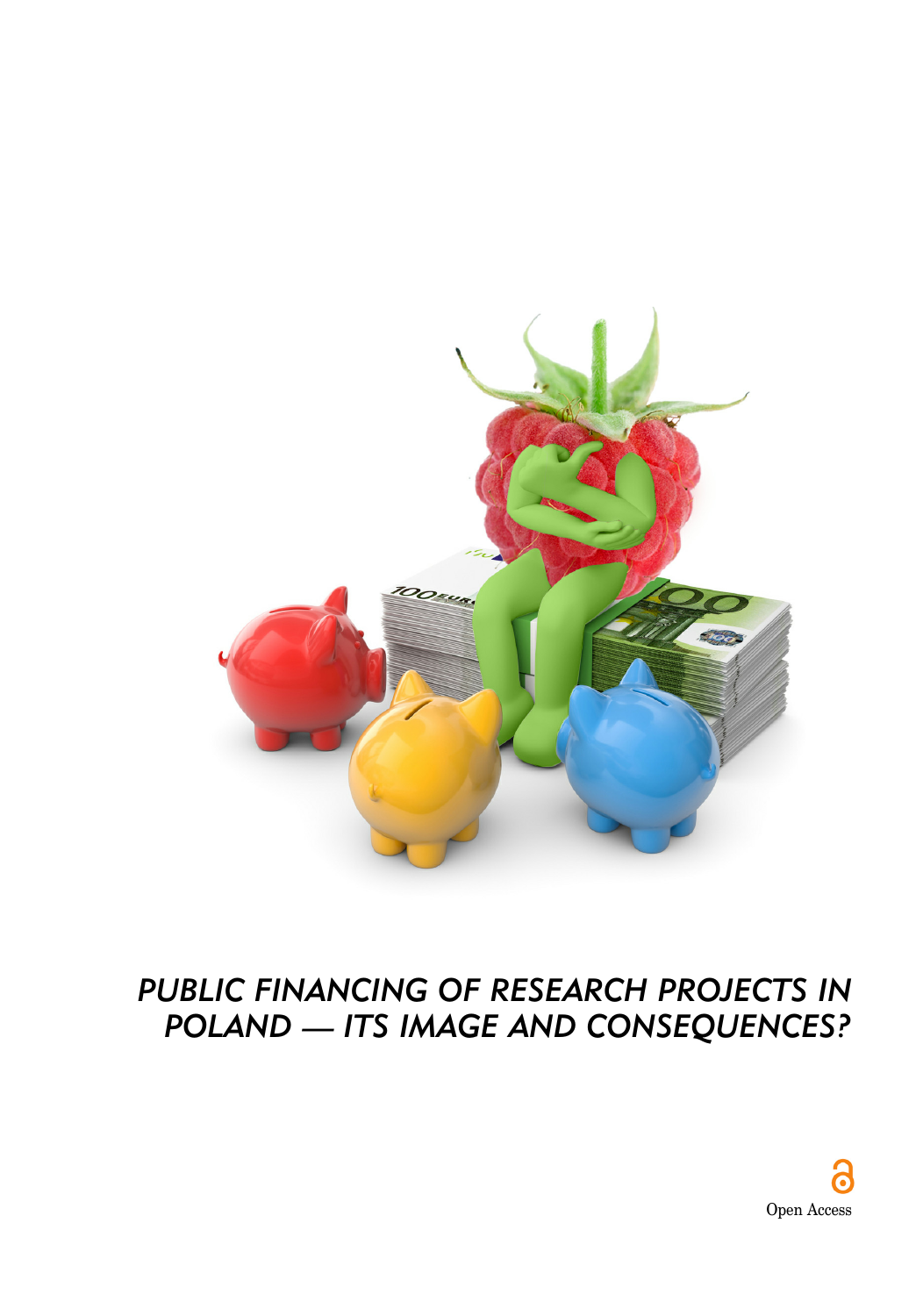# PUBLIC FINANCING OF RESEARCH PROJECTS IN POLAND — ITS IMAGE AND CONSEQUENCES?

#### Marzena Feldy, Ph.D. Information Processing Institute - National Research Institute, Poland Laboratory of Statistical Analysis and Evaluation Marzena.Feldy@opi.org.pl DOI: 10.14611/minib.22.12.2016.00



Both the size of appropriation as well as their distribution have had a profound impact on the shape and activities of the science sector. The creation of a fair system of distribution of public resources to research that will also facilitate the effective implementation of the pursued scientific policy goals represents a major challenge. The issue of the determination of the right proportions of individual distribution channels remains critical. Despite this task being the responsibility of the State, establishing cooperation in this respect with the scientific community is desirable. The implementation of solutions that raise the concerns of scientists leads to system instability and reduced effectiveness which is manifest among others in a lower level of indicators of scientific excellence and innovation in the country.

These observations are pertinent to Poland where the manner in which scientific institutes operate were changed under the 2009–2011 reform. A neoliberal operating model based on competitiveness and rewarding of top rated scientific establishments and scientists was implemented. In light of these facts, the initiation of research that will provide information on how the implemented changes are perceived by the scientific community seems to be appropriate. The aim of this article is in particlar presenting how the project model of financing laid down under the reform is perceived and what kind of image has been shaped among Polish scientists. In order to gain a comprehensive picture of the situation, both the rational and emotional image was subject to analysis.

The conclusions regarding the perception of the project model were drawn on the basis of empirical materials collected in a qualitative study the specifics of which will be presented in the chapter on methodology. Prior to that, the author discusses the basic models for the distribution of state support for science and characterises the most salient features of the system in place in Poland. To conclude, the possible implications of the shaped image of the project model on the national science system will be presented.

Keywords: financing of research projects, public resources, distribution channels, scientific establishment, innovation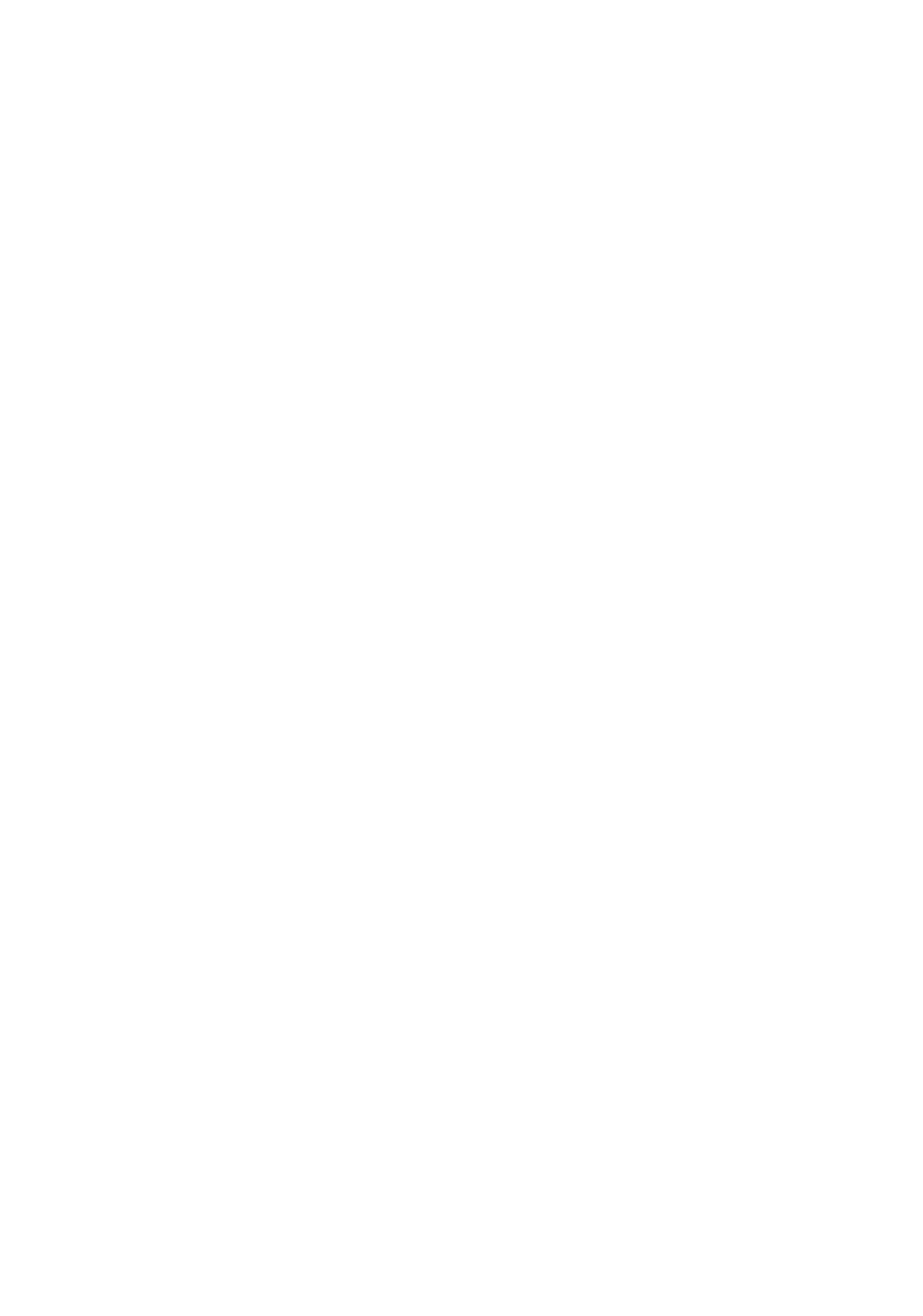# Basic models of public funding for science allocation $1$

The basic models of fund allocation to science can be identified: institutional and project. In the institutional model, resources for research are channelled to scientific establishments. Its task is rewarding quality and usefulness of research (achievement-oriented model) or boosting the research potential of the country (resource-oriented model). In the first approach, the basis for the disbursement of funds is an evaluation process of the achievements of scientific establishments, the second — a fixed algorithm of disbursement (taking into account, for instance, the number of scientists employed, cost intensity of research, etc.) or the outcome of budget negotiations (OECD, 2011).

Given the subject matter of this article, introducing to the specificities of the second of the aforementioned approaches to funding science is of paramount importance. In the project model, the direct recipients of the funds are scientists employed by the scientific institutions that either individually or in teams compete between themselves for resources in the framework of contests organised by the financing institutions. Here, two approaches can also be identified: the bottom-up model where scientists have flexibility in choosing the area of their scientific investigations, and the top-down approach where the decision makers have an impact on the topic of the conducted research, determining in advance the supported issues. The selection process of the best research proposals has a significant impact on the effectiveness of both the approaches mentioned above. Projects are usually qualified for financing based on *ex ante* reviews of the reserach proposals submitted by scientists, which are prepared by national or foreign experts. Committes comprised of scientists and officials can also be part of this process.

By assumptions, the project model is intended to facilitate comparison of many research concepts and through the selection of the best concepts to guarantee maximisation of the social and economic benefits of the investment in research in the context of limited resources. In practice, however, short-term projects are preferred which produce swift and local results. Because of this, permanent funding models that do not force scientists to artificially fragmentarise the research process into shorter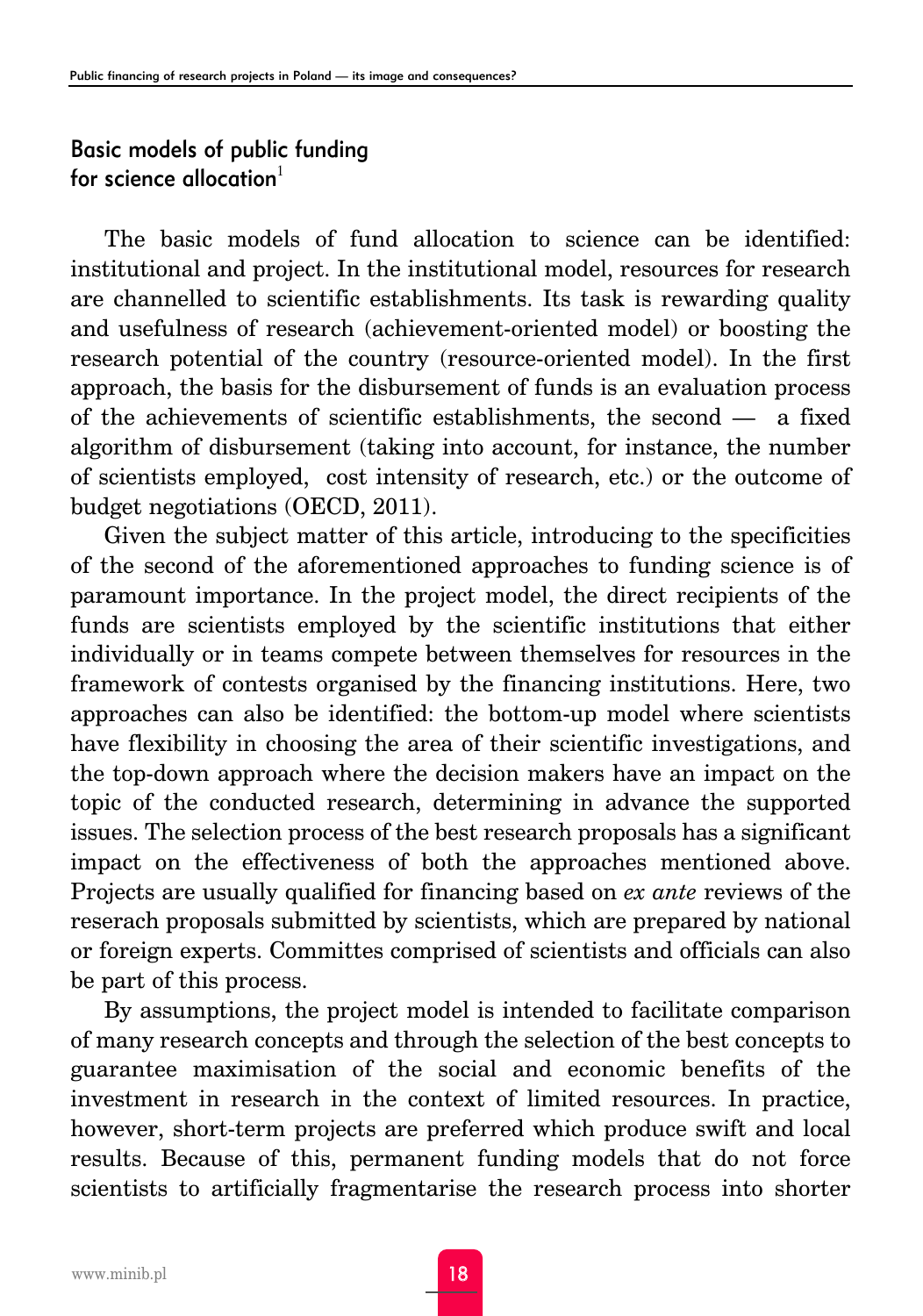projects and divide their time between scientific work and preparation of grant applications (van Dalen et al., 2014) can be considred preferable.

The choice of the ways in which funds are appropriated to science is a policy decision which should take both government priorities as well as interests of all research market entities including scientists and scientific institutions into account. States usually establish hybrid funding schemes for science, the main challenge of which is determining the proportions between models promoting scientific excellence and emphasising rewarding the best scientific institutions and projects and those propagating egalitarianism, in which the funds are disbursed based on an assessment of genuine needs. The established relation between project financing and institutional funding indicates the level of competitiveness of the specific system. Attempts to increase the share of project financing have been undertaken to ensure effective use of public resources and enhanced scientific excellence of research projects. However, some research findings fail to confirm such a dependency (e.g., Auranen & Nieminen, 2010; Daraio et al., 2011; Sandström, Heyman & van den Besselaar, 2014). This is because an excessive increase of the share of project funding may have negative implications in the form of the destabilisation of scientific institutions2.

#### Public financing system of science in Poland

Despite the internal expenditure on research and development in Poland increasing more than three fold over the decade according to the latest 2014 data of the Central Statistical Office of Poland (GUS)<sup>3</sup> reporting a value of PLN 16.1bn, compared to the GDP, they amount to a mere 0.9%. The share of government expenditure on science, despite declining year by year, still remains most significant and makes up over 45%. Budgetary appropriations in public scientific entities continue to be the main source of funding of scientific research and development works.

The Acts on the rules for the financing of science of 30 April 2010 (Journal of Laws No. 96, item 615), on the National Centre for Research and Development (Journal of Laws No. 96, item 616) and on the establishment of the National Centre for Research and Development (Journal of Laws No.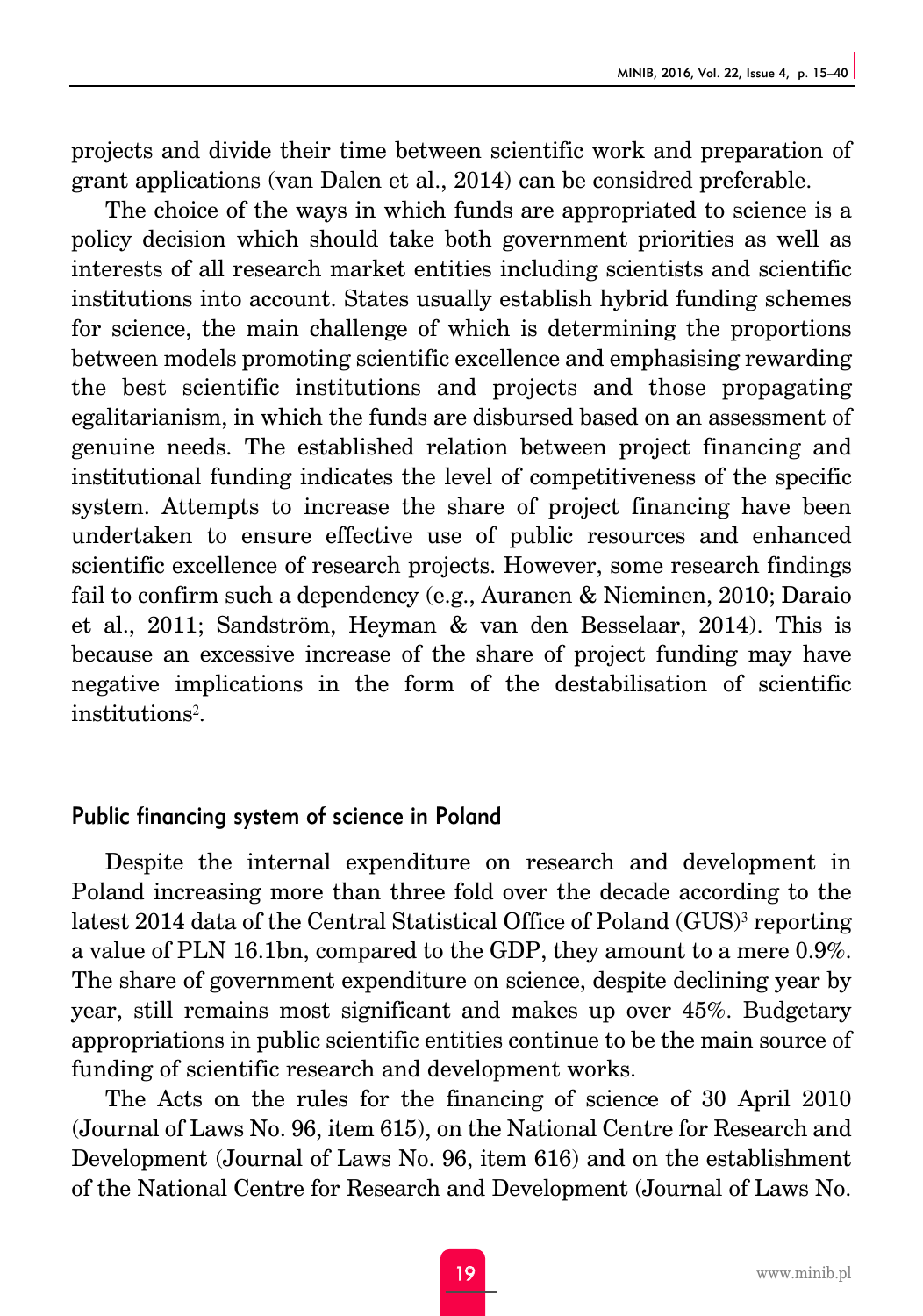96, item 617) have exerted a decisive influence on the present system. The mission of scientific research funding in Poland has been entrusted to two separate executive agencies of the Ministry of Science and Higher Education (MS&HE). The National Centre for Science (NCS), which began its operations in 2011, was designates to organise contests and finansing of basic research, while the National Centre for Research and Development (NCR&D), which was reorganised, has become responsible for the creation of programmes and financing of applied-research and innovation projects.

According to the Act on the rules for the financing of science, funds earmarked for science are mainly intended for NCS and NCR&D, and thereafter to statutory activity of scientific institutions. The Act foresees the expansion of the stream of funds distributed via the aforementioned financing agencies with the aid of competitive mechanisms like the cost of statutory activity. Moreover, the statutory subsidies are to be tied more strongly to the quality of scientific institutions established by the new system of parameterisation. These decisions illustrate that there has been a shift in the emphasis towards contest and achievement-based financing.

An analysis of the structure of the budget in the years 2012-2015 shows that the majority of funds were invariably allocated to NCR&D, and their share gradually increased (cf. Figure 1). NCS financing until 2014, on the other hand, reamined stable, not exceeding 13%, only to slightly decrease last year by almost once percentage point. However, the resources passed on to scientific institutions for their statutory activity in 2013 — in accordance with assumptions — declined so as to reach a stable level oscilating around 31% over the next few years. The changes observed highlight the significance of the competitive mechanism when applying for funds for research projects.

The contests organised by the NCS include domestic and international reserach projects performed by experienced scientists and researchers as well as doctoral scholarships and post doctoral fellowships. The beneficiaries of the offered support can include: scientific institutions, research teams, individual research workers or early-career researchers who do not hold a doctorate. Importantly, the NCS also finances grassroots projects.

The NCR&D subsidises applied research conducted in scientific institutions and companies that directly contribute to the innovative development of the economy and society. It contains instruments supporting cooperation between the business and science sectors on all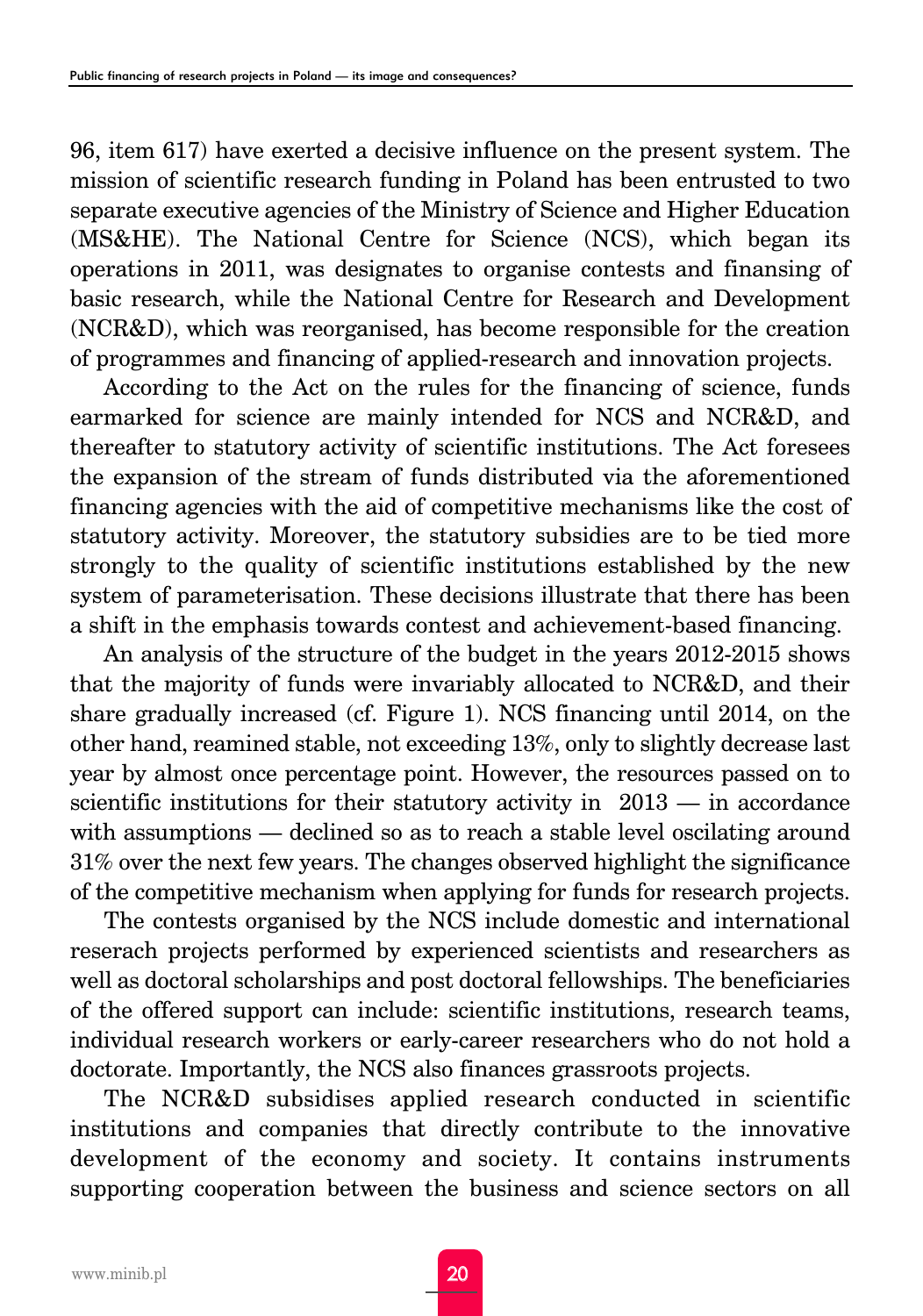levels of technological readiness — right from the seed stage of conceptualisation of a particular solution up to the commercialisation stage. Unlike the NCS, a top-down approach is appropriate.

Transparency of funding arrangements is important both at the NCS and the NCR&D. At the NCS, the appliacations are assessed in a two-stage process of peer review. Once the formal requirements were checked by the agency, the submitted projects were subject to verification by the members of the panel of experts and external reviewers both from Poland and abroad. On this basis, the team of experts prepares a final rank order list. In NCR&D, applications are evaluated by experts from the world of science and economy, taking into account the scientific, technological and socioeconomic objectives of the programmes. Selected projects are co-financed by the Centre from domestic and European funds.



Source: Own data based on MNiSW (2013). Report on the implementation of tasks and the budget in 2012 in the scope of Science and and implementation of the budget in part 28 — Science. Warsaw: MNiSW; MNiSW (2014). Report on the implementation of tasks and the budget in 2013 in the scope of Science and and implementation of the budget in part 28 — Science. Warsaw: MNiSW; MNiSW (2015). Report on the implementation of tasks and the budget in 2013 in the scope of Science and and implementation of the budget in part 28 — Science. Warsaw: MNiSW; MNiSW (2016). Report on the implementation of tasks and the budget in 2015 in the scope of Science and and implementation of the budget in part 28 — Warsaw. Warszawa: MNiSW.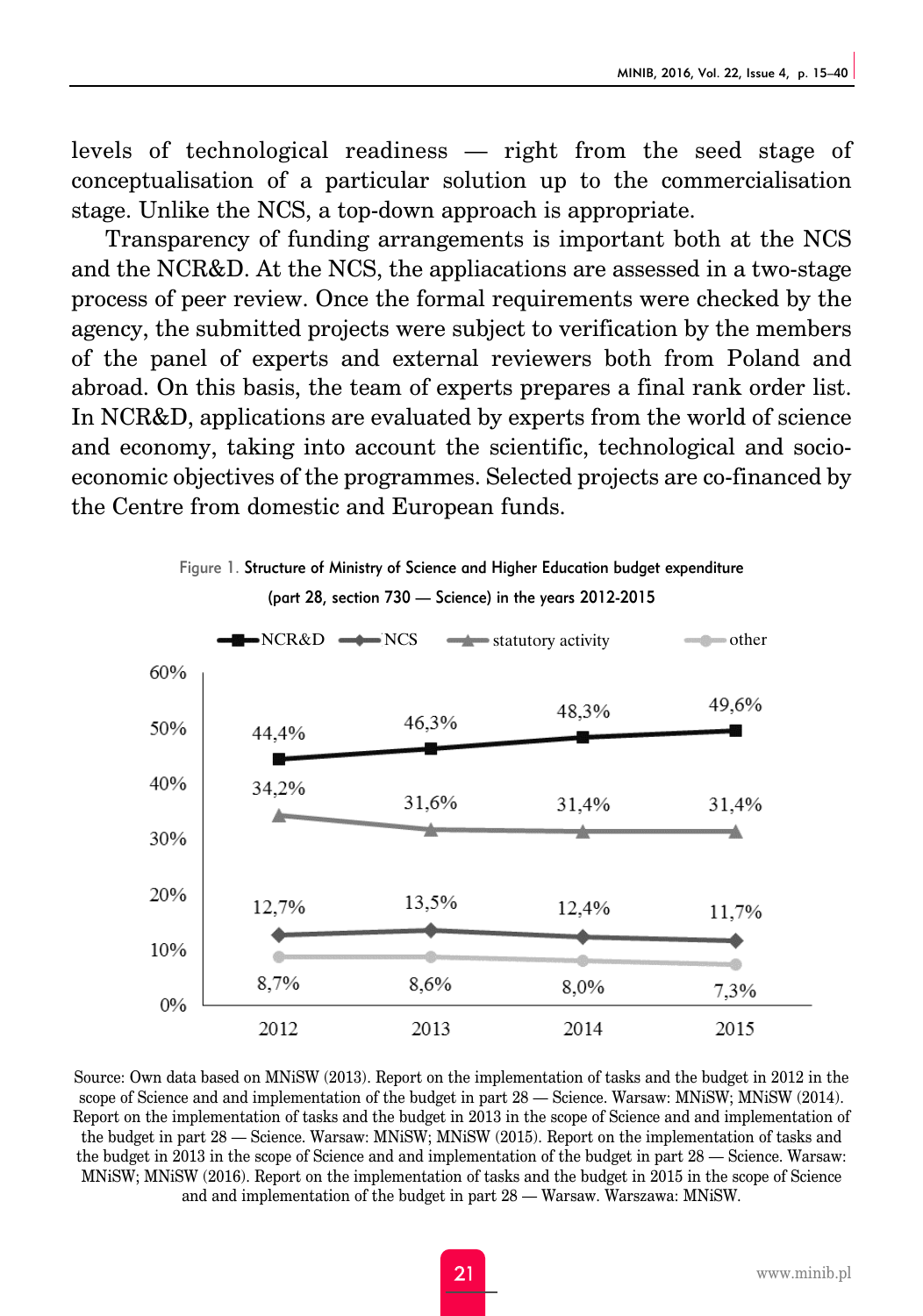Interest in the contests run by the NCS and NCR&D is growing from year to year, where the the programmes of the first agency are more popular. The smaller number of applications being filed in response to NCR&D contests may be down to the large scale of implemented projects and their specificity. The largest NCR&D beneficiaries are public universities and enterprises. The particpation statistics of various kinds of institutions in NCS contests indicate that representatives of public higher education establishments most commonly take part in them. Decidedly the highest factors of success for submitted applications and postulated financing are achieved by the staff of instututes of the Polish Academy of Sciences (Feldy et al., 2015).

# Importance of financing model image for expeditious operation of the science system

Each change to the science system has an impact on the behaviour or individual scientists, the teams formed by them, as well as entire research institutes. This is why, according to Benedetto Lepori (2011), the model of public financing of science can be deemed as a system of partially overlapping and partially independent areas of interaction between funders and researchers. Although the course of these interactions are determined by the State, their particular patterns are to a large extent developed by scientists themselves. If they do not behave in line with the expectations of the agencies funding the research, the latter may have difficulties in achieving their set goals, which may lead to a State scientific policy fiasco.

In order to convince scientists to undertake the desired behavioural patterns from the point of view of the scientific policy and put a stop to the "gradual detraction of Polish science from academic centres (towards the academic peripheries) in Europe" pointed out by Marek Kwiek (2015, p. 8), a positive attitude to the implemented changes must be developed. In relation to the fact that the process of shaping beliefs and convictions is a drawn out in time, thus, they cannot be changed easily and it can be expected that any changes will take a longer period of time to set in. The starting point could be investigating how the implemented project model is perceived by getting to know the image that scientists have of it.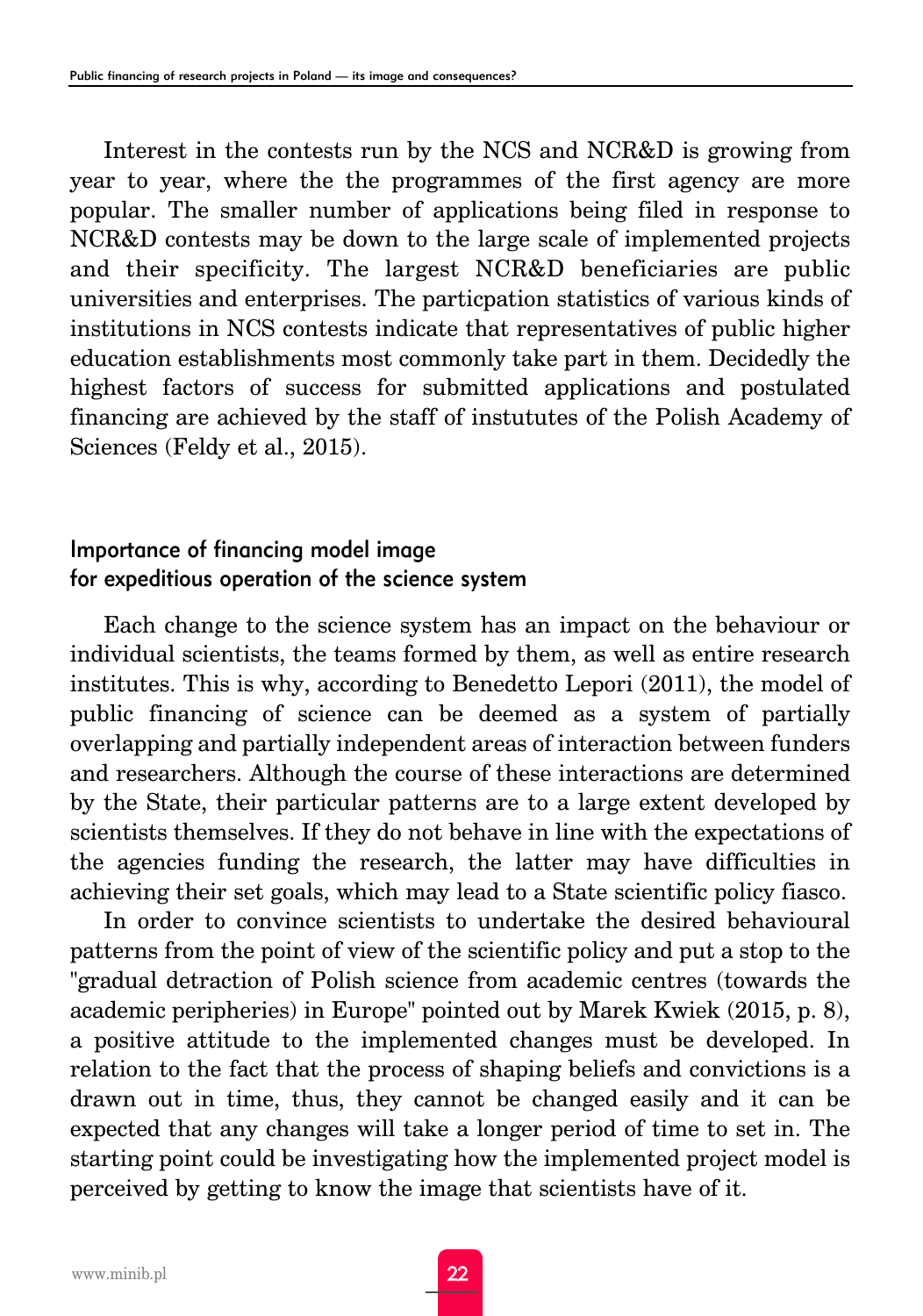An image is defined as an overall impression that is created in the mind of an individual in the context of a specific object (Altkorn, 2004), in this case, of the project model. Every person creates such images of objects and phenomena as they make functioning in everyday life easier. Image can be considered in two aspects: rational and emotional.

The rational image relates to the opinions that people are aware of and which they directly express. It can be said that this is an "intellectual" image which is usually consistent in nature but can be skewed by the impact of social approval. Although it may provide lots of interesting information about the approach of scientists to the project model, the true treasure trove of knowledge in this scope will be provided by the emotional image. This is because emotional reactions may even appear before the conscious recognition of the stiumulus (Zajonc, 1985) and modify the course of the entire information processing process (LeDoux, 1998). This happens because the neuronal circuits participating in the evaluation processes are independent at least partially in relation to the circuits involved in non-evaluative processes.

The image of the project model is worth exploring in order to find out what impression it makes on scientists and, thus, how it may affect their choices and behaviour, which in turn have an impact on the implementation of objectives worked out under the State scientific policy.

### Research Method

A qualitative methoed was used to examine the image in the project model. Individual in-depth interviews (IDIs) with Polish scientists were carried out in June and July of 2015. The target group covered by the study was comprised of persons with a doctorate of higher degree employed in research centres, that is, research institutes, institutes of the Polish Academy of Sciences and higher education establishments that have been conducting research for at least five years. The five years of experience in scientific reserach guaranteed that the respondents had sufficient time to form their own opinion about the institutional and legal environment and their functioning.

To ensure the representation of all areas of scientific disciplines and the presence in the sample of at least two representatives with the same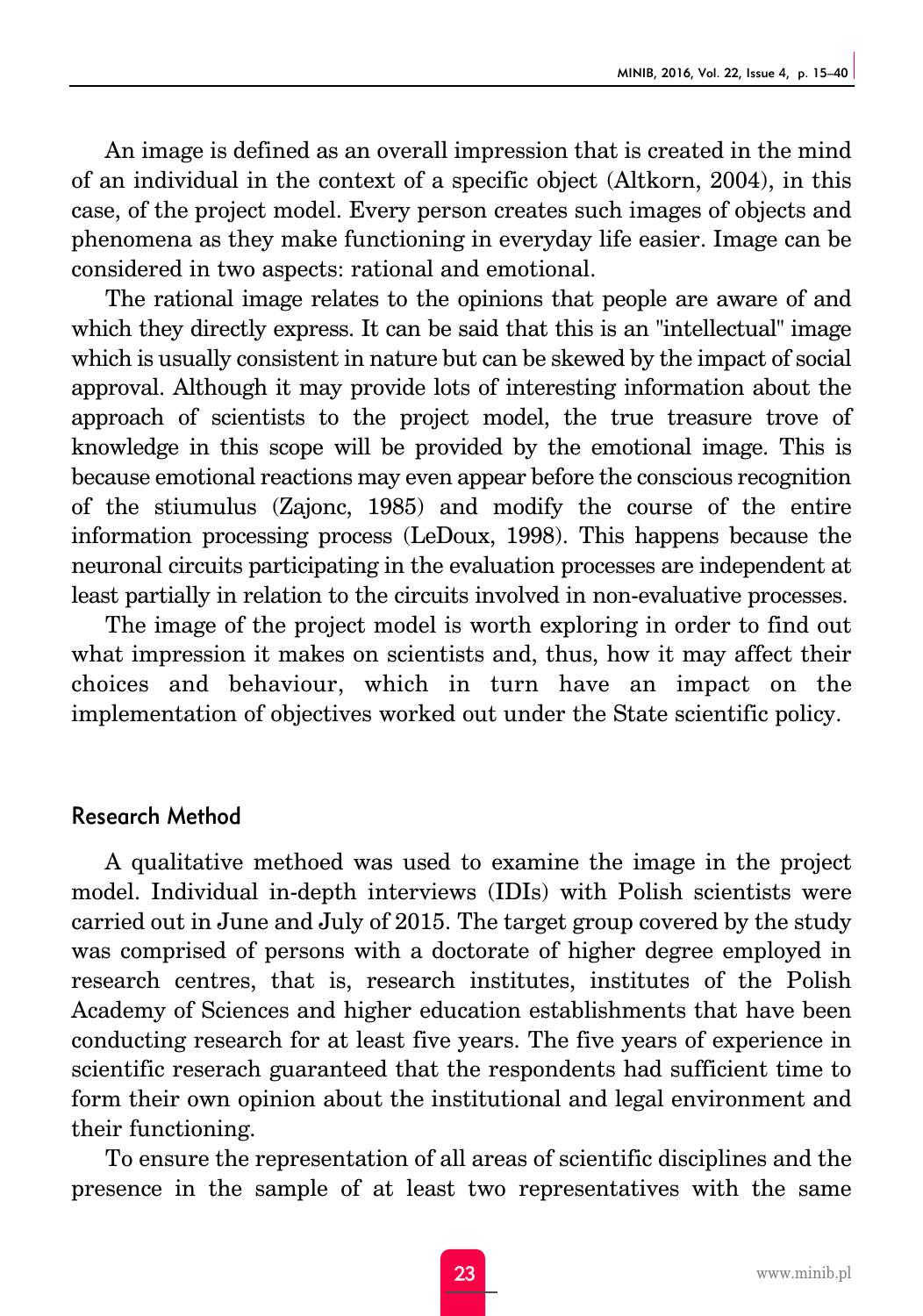characteristics in two of three selection criteria, 18 in-depth interviews were carried out (nine with doctors without a habilitation up to 40 years of age and nine with persons over the age of 40 with a habilitated doctor's degree). Table 1 provides a detailed description of the sample structure. Given the sampling scheme applied it will be possible to draw accurate conclusions on the basis of the opinions and views presented by scientists.

|                                     | Humanities,<br>social sciences<br>and the<br>arts(SH) |         | Life sciences<br>(NZ) |         | <b>Exact and</b><br>technical<br>sciences (ST) |              | Total |         |
|-------------------------------------|-------------------------------------------------------|---------|-----------------------|---------|------------------------------------------------|--------------|-------|---------|
|                                     | dr                                                    | dr hab. | dr                    | dr hab. | dr                                             | dr hab.      | dr    | dr hab. |
| Research institute (IB)             | 1                                                     | 1       | 1                     | 1       | 1                                              | 1            | 3     | 3       |
| Institute of the Polish Academy     |                                                       |         |                       |         |                                                |              |       |         |
| of Sciences (PAN)                   | 1                                                     |         | 1                     |         | $\mathbf{1}$                                   |              | 3     | 3       |
| Higher education establishment (SW) | 1                                                     | 1       | $\mathbf{1}$          | 1       | $\mathbf{1}$                                   | $\mathbf{1}$ | 3     | 3       |
| Total                               | 3                                                     | 3       | 3                     | 3       | 3                                              | 3            | 9     | 9       |

| Table 1. Struktura próby |
|--------------------------|
|--------------------------|

Source: own elaboration.

The interview guide contained direct questions on the basis of which the rational image of the project model could be identified. Furthermore, in order to reach the emotions of the respondents, the scenario envisaged the employment of projective techniques. This is because the respondents frequently cannot or are unwilling to verbalise their deeply hidden attitudes or motivations. Sometimes also they are unaware of them or fear that they will not be received well upon revealing the true motives of their actions. Projective techniques, which consist of the researcher "projecting" her/his experiences and feelings to other persons or objects to help overcome the aforementioned problems. By using symbolics, they encourage the individual to turn the internal censor off in the form of rationalisation and expressing subjective opinions indirectly.

Two projective techniques were used in the study. To start with, the respondents were asked to voice spontaneous associations with the project model. Then, each respondent had to imagine applying for funds within that model as a sports discipline and explain the reason for the referenced association. The emotions that were associated with applying for project funding were determined on this basis.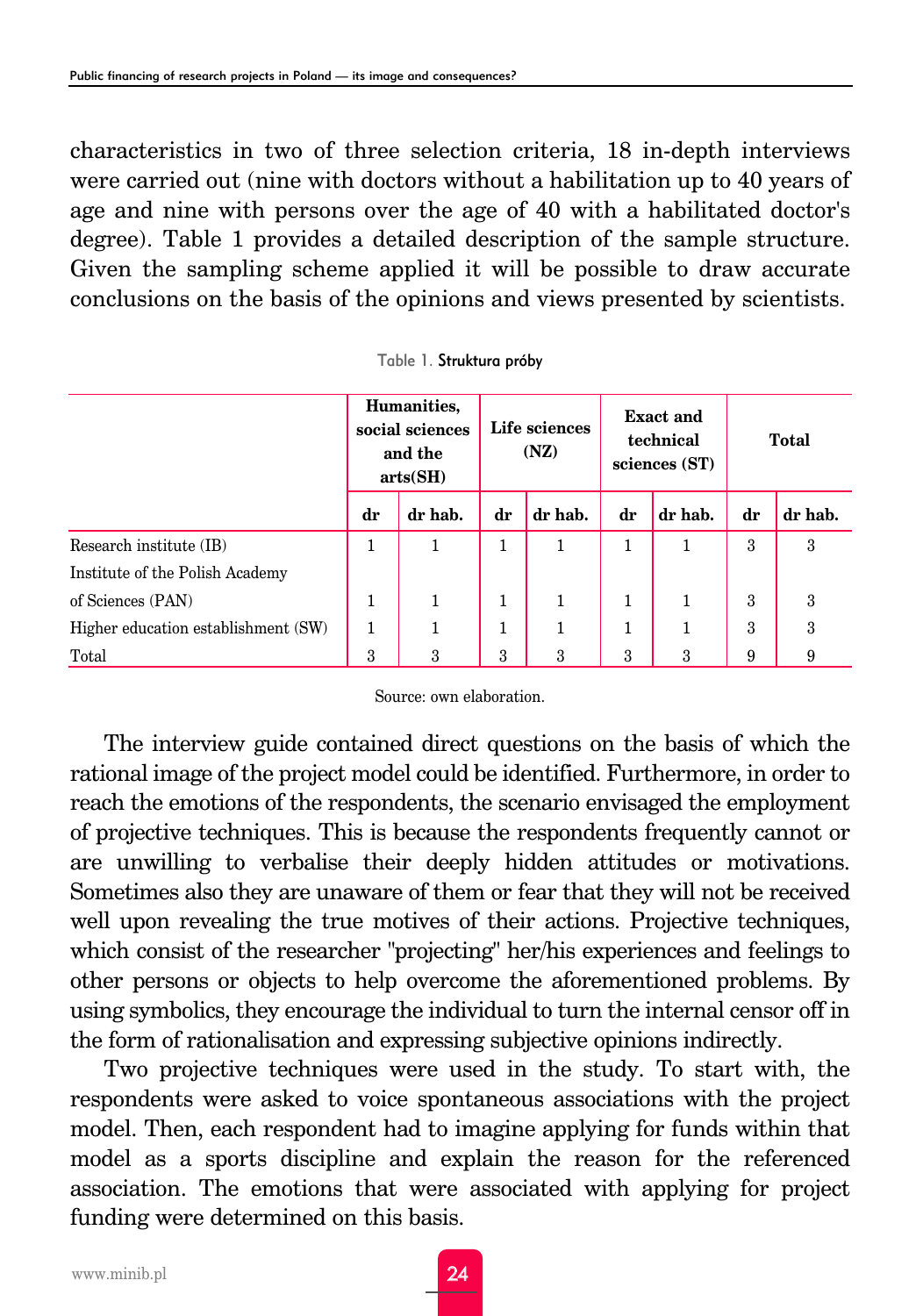# Rational image of the project model

The comments of scientists reveal that they perceive certain advantages of the project model functioning in Poland. The respondents mainly emphasised that grants constitute a source of additional funding which guarantee them their research freedom. What is more, they also allow resources to be allocated to trainings and conference trips. Apart from bringing economic benefits, they also contribute in many different ways to the development of a scientific career. They teach the formulation of research objectives and discipline on the study implementation stage, facilitate building a network of contacts and engage in international cooperation. The receipt of a scientific grant is also connected with immeasurable benefits in the from of recognition from superiors and from the whole research community. Thus, the project model may help build the position of the scientist and constitute a motivating factor to make that extra in their scientific work. Table 2 presents examples of statements of the respondents confirming the benefits linked to project financing perceived by them.

| Categories                                    | <b>Statements of the studied scientists</b>                                                                                                                                                                                                                                                                                                                                                           |
|-----------------------------------------------|-------------------------------------------------------------------------------------------------------------------------------------------------------------------------------------------------------------------------------------------------------------------------------------------------------------------------------------------------------------------------------------------------------|
| Additional<br>financial resources             | If one already has some sort of projects, there usually always is a fund for conferences,<br>trips, delegations. (dr. ST, IB)<br>If it only brings publications and cash, the management completely does not go into what we<br>want to do or how we are going to do it. The management only evaluates by the effects of our<br>work and this gives great scientific independence. (dr hab., NZ, PAN) |
| Supporting<br>scientific<br>career to develop | A system based on a project method is good because it teaches a certain kind of discipline,<br>there has to be some sort of scientific effect. (dr, HS, IB)<br>I saw how people work in other countries (). I could compare our wirk with work abroad.<br>(dr, ST, SW)<br>We have more results, we can publish more so this development is definitely there (prof. dr<br>hab., NZ, IB)                |
| Recognition                                   | You have your project () and immediately you become a well-known person. (dr, NZ, PAN)<br>Once we get these grants, then this is greatly regarded. In the sense that at all councils,<br>meetings, annual summaries the team is praised greatly (). Somehow this is motivating; it's<br>nice that it's like this. I also feel that I am a part of something good. (dr. ST, PAN)                       |

Table 2. Examples of statements demonstrating the benefits linked to the project model

Source: own elaboration.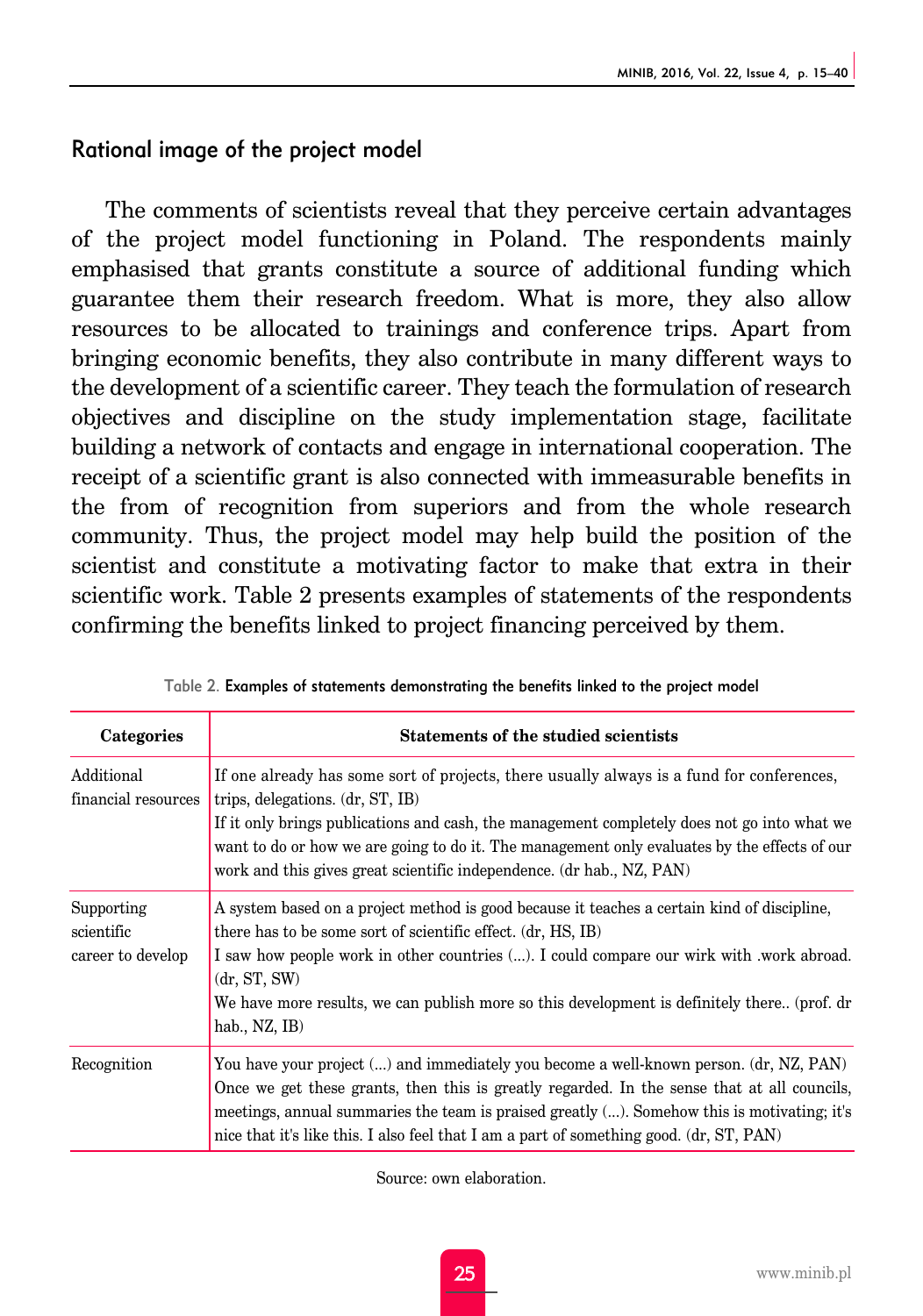The interview participants voiced contradictory opinions on the question of certain issues associated with the project model. Most controvercies concerned the evaluation of the papers by reviewers and the criteria used in the selection of contest applications. Some scientists claimed that the contest criteria are clear to them and that the applications were assessed fairly. According to others, however, there was a problem of lack of transparency of the contest rules and injustice on the part of the evaluators of the submitted projects (cf. Table 3). These latter statements appeared relatively often. The respondents were convinced that the reviewers are unreliable also as a result of their large workload and little amount of time that they can dedicate to becoming familiarised with the contest application. The conflicting opinions presented in reviews also turned out to be a problem. Some researchers claimed that reviewers were lacking in knowledge and despite this didn't think of introducing quantitative indicators for the ratings. Moreover, the reviewers were also suspected of being subjective and guided by the person of the applicant instead of the submitted research concept. It was postulated that the anonimity of the reviewers be lifted and for the sevices of foreign reviewers to be used in order to counteract the formation of coteries.

Hence, the respondents were in agreement as to feeling the pressure of obtaining grants. Its source is, on the one hand, lack of resources for research and, on the other, pressure from an environment where getting a grant is regarded as "the done thing". The former of the reasons exerts particularly far-reaching consequences, which contribute to a sense of uncertainty in terms of research plans and lack of employment stability. Particular pressure to obtain project funding is felt by young scientists; it is not uncommon for this to lead to the most talented individuals giving up their academic careers and leaving the science sector. The hiring of scientists and researchers only for the needs of several projects not only makes soliciting valuable employees more difficult but also forces them to be laid off once the given research project has been completed. Furthermore, the lack of long-term financing results in scientists assuming a protective attitude by avoiding taking on risky research. The respondents are anxious that ambitious projects will end with failure and that they will have to return the funds obtained by them.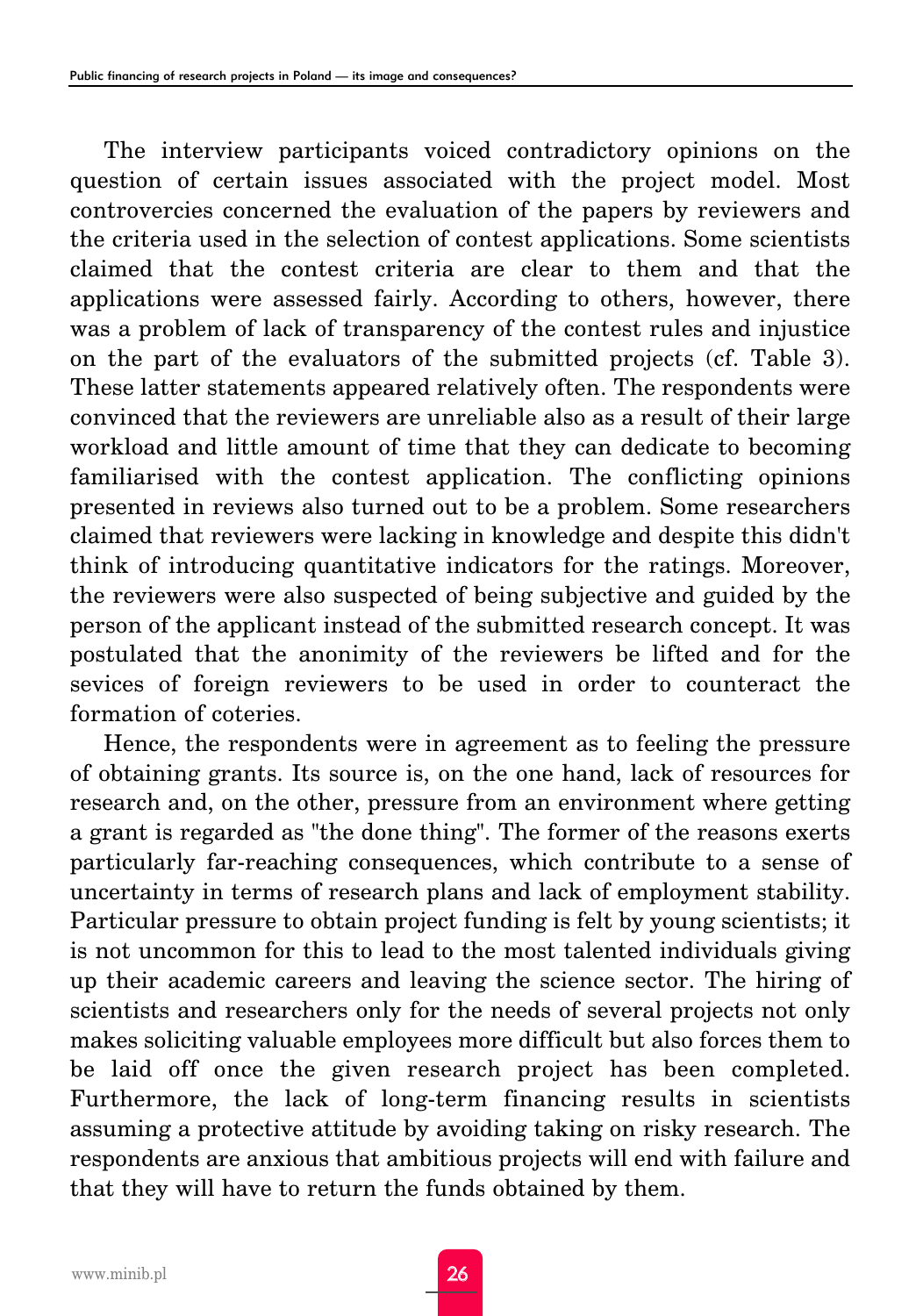| <b>Positive statements</b>                                                                                                                                                                                                                                                                                                                                                                                                                                                                                                                               | Categories                          | <b>Negative statements</b>                                                                                                                                                                                                                                                                                                                                                                                                                                                                                                                                                                      |
|----------------------------------------------------------------------------------------------------------------------------------------------------------------------------------------------------------------------------------------------------------------------------------------------------------------------------------------------------------------------------------------------------------------------------------------------------------------------------------------------------------------------------------------------------------|-------------------------------------|-------------------------------------------------------------------------------------------------------------------------------------------------------------------------------------------------------------------------------------------------------------------------------------------------------------------------------------------------------------------------------------------------------------------------------------------------------------------------------------------------------------------------------------------------------------------------------------------------|
| In the case of NPRH, I must commend<br>that they were straightforward and<br>clear. They change each year but this<br>isn't that bad in actual fact. Because<br>somebody up top has a comprehensive<br>view of it. (dr, HS, PAN)<br>It is only thanks to this grant that I<br>understood how big a problem we have with<br>EU grants because it is presented to us that<br>the Union is beaurocratic, that it "makes"<br>bananas straight" All of this is untrue,<br>everything is so logical there, everything<br>has its own explanation. (dr, ST, SW) | Transparency of<br>contest criteria | I have the impression that this is not<br>transparent because sometimes the parameters<br>according to which a given project is assessed, in<br>other words, what they truly expect from us, are<br>not explained precisely. (dr, NZ, IB)<br>We are writing, for instance, an EU project and<br>there seemingly are assessment criteria but we<br>never know what those people pay attention to.<br>Because then you go to some meeting and someone<br>says that we are going to make arrangements for<br>this and that but this is nowhere to be found in<br>official documents. (dr, ST, PAN) |
| It seems to me that my project was<br>assessed fairly and substantively. But<br>this was the first contest where the<br>most money was and I think it was also<br>to show that the new model of financing<br>science is functioning well. (dr hab., NZ,<br>PAN)                                                                                                                                                                                                                                                                                          | Integrity of work of<br>reviewers   | Sometimes it can be so frustrating when reading<br>unqualified reviews. It's evident that the<br>reviewer has no idea whatsoever about it<br>because they are asking questions resulting<br>from a lack of knowledge. (dr hab., ST, SW)<br>Sometimes these reviews are like a harsh,<br>unmeritorious response. () I have the impression<br>that these applications are not read thoroughly all<br>the way through; the only thing that counts is who<br>wrote this request. (dr hab., NZ, PAN)                                                                                                 |

|  | Table 3. Examples of controvercial opinions concerning project financing |  |  |
|--|--------------------------------------------------------------------------|--|--|
|  |                                                                          |  |  |

Source: own elaboration.

According to scientists, grant should in a way complement existing funding streams and not constitute the entire source source of funding for research. The respondents advocate the need to increase funds earmarked for contest funding so as to eliminate situations where worthy projects are rejected due to insufficient resources. They also see the need to eliminate the difficulting in soliciting funding under the project model for interdisciplinary research. The bleak prospects of getting a grant lead to some scientists trying to artificially fit the designed research to the contest requirements and expectations of experts when submitting financing applications.

Respondents admit that they dislike applying for funding and often have a feeling of pointlessness when preparing their contest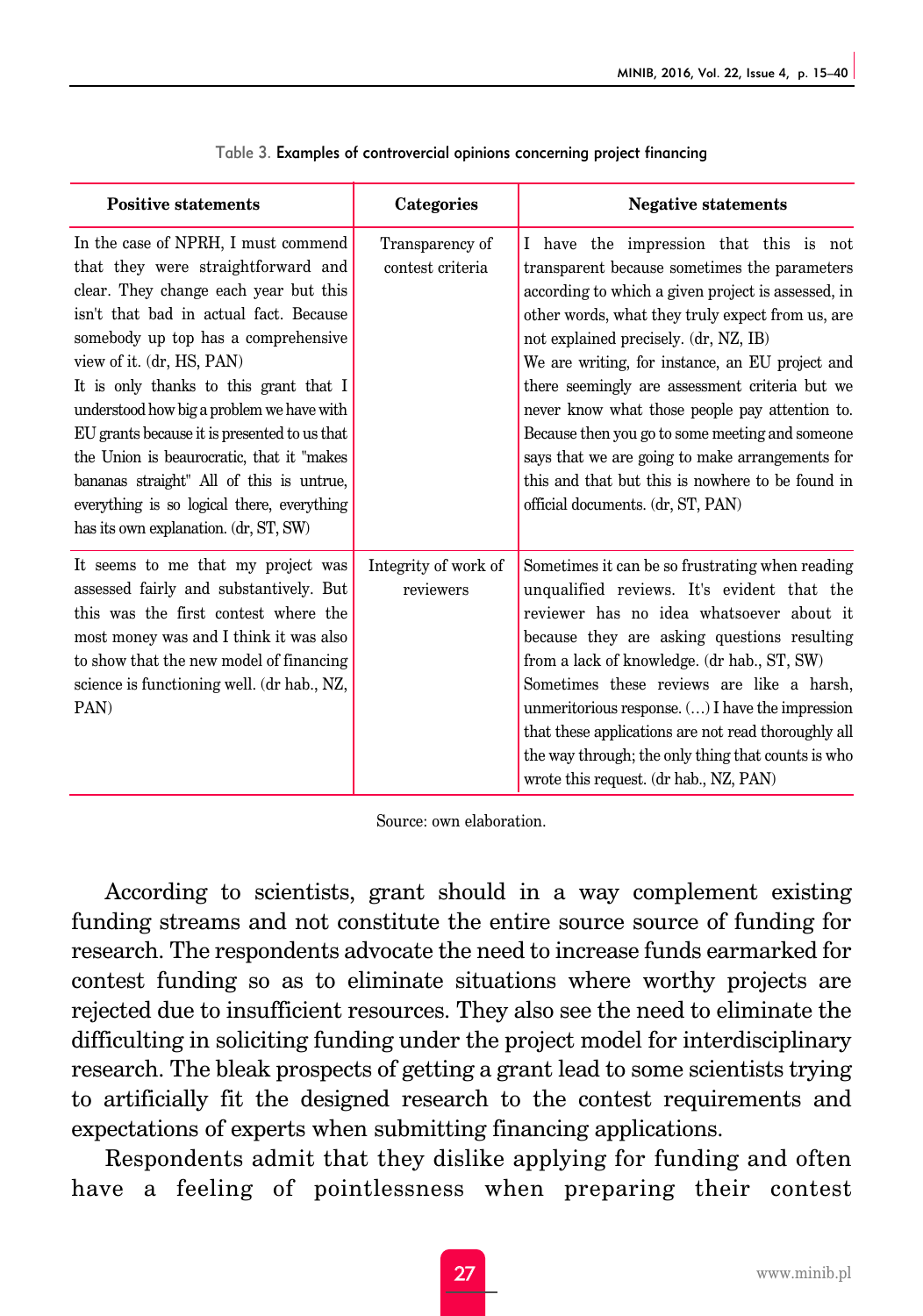applications. What is more, they treat a funding rejection as their failure. These negative feelings are exacerbated by the relatively high costs of applying for the financing of research, which also require them to put in a lot of time, including their own free time, into preparing the applications. This situation is made worse by the fact that applications for funding, as was noticed by the respondents, are modified and developed each year.

The necessity of subjecting their scientific career to contest schedules is an additional discomfort for the scientists. Time pressure appears not only on the application preparation stage but also during project execution. Numerous controls, drafing of reports and settlements of the finances turn out to be an additional burden. Respondents believe that too much attention is being paid to formal affairs during project settlement stage with neglect of the substantive content. The beaurocracy connected with public procurement procedures are particularly burdensome as they cause downtime and limiting research time. Hence, various forms of assistance provided in this respect by the institutions employing them have been enthusiastically welcomed. Table 4 contains examples of statements indicating the need to introduce changes to the project model.

Based on the conducted interviews, the rational image of the project model is ambiguous. Scientists generally hold unfavourable opinions of it in relation to the legitimacy of certain assessment criteria in contest applications, insufficient resources distributed through this channel, too short a financing period, pressure exerted on researchers, contributing to employment insecurity, having to artificially adjust research plans to the requirements of the contest and the expectations of the evaluators, as well as beaurocracy on the application preparation and project execution stage. Alongside these opinions are conflicting views on the credibility of the reviewers and the transparency of the assessment criteria applied by them. On the other hand, project financing is considered to have a positive impact on the research community by promoting scientific career development and making available additional funds for research as well as commending succesful researchers winning research grants.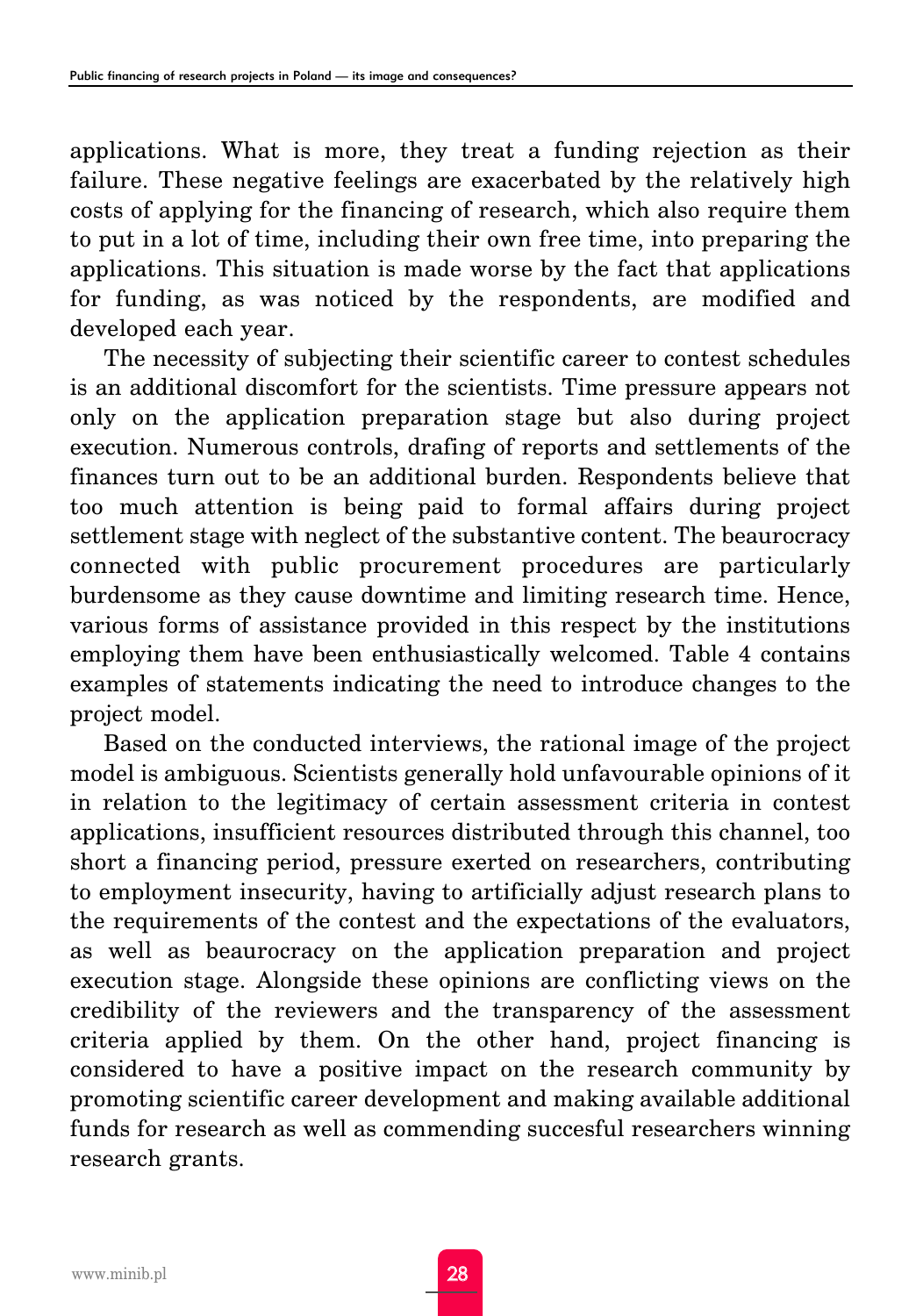| Categories                                             | <b>Statements of the studied scientists</b>                                                                                                                                                                                                                                                                                                                                                                                                                                                                                                                                                                                                                                                                                                                                                                                                                                                                                                                                                                                                                                                                                                                                                                |
|--------------------------------------------------------|------------------------------------------------------------------------------------------------------------------------------------------------------------------------------------------------------------------------------------------------------------------------------------------------------------------------------------------------------------------------------------------------------------------------------------------------------------------------------------------------------------------------------------------------------------------------------------------------------------------------------------------------------------------------------------------------------------------------------------------------------------------------------------------------------------------------------------------------------------------------------------------------------------------------------------------------------------------------------------------------------------------------------------------------------------------------------------------------------------------------------------------------------------------------------------------------------------|
| Lack os sufficient<br>funding for research             | If it was enough to cover 60–65% of the submitted projects, the poor projects would<br>indeed be rejected while the good projects would successfully be completed. The<br>way it is now, it is not even enough to cover the good projects. (dr, HS, PAN)<br>The best people () leave, others go abroad if they want to work in science and if not,<br>they go into business, () simply working behind a desk for several times greater<br>pay; without having to stress over whether or not they get the grant. (dr, NZ, IB)<br>As I'm writing this application I am 90% certain that it will be rejected and I really<br>feel how pointless this action is. (dr hab., HS, PAN)                                                                                                                                                                                                                                                                                                                                                                                                                                                                                                                            |
| Short funding horizon                                  | If a person gets project funding for three years, this means that large projects<br>frequently cannot be executed because three years is not enough. () This time<br>pressure is very disquieting because it leaves no room for this integrity. (dr, HS, PAN)                                                                                                                                                                                                                                                                                                                                                                                                                                                                                                                                                                                                                                                                                                                                                                                                                                                                                                                                              |
| Employment instability                                 | Right now, grants are close to depletion and finding employment for these people<br>is a real problem () This is an ill where you emply somebody for four years for<br>them to do their doctorate and this is an investment for the educational<br>establishment, educating them, and then the establishment has to actually let the<br>qualified employee leave. (dr, NZ, SW)<br>The problems with grants is that this grantology itself forces hiring people for a while<br>only, which sometimes makes it really difficult to find such people. (dr, ST, PAN)                                                                                                                                                                                                                                                                                                                                                                                                                                                                                                                                                                                                                                           |
| Pressure to obtain grants                              | Obtaining grants exactly, now I know that this is what my educational<br>establishment expects () I do try for this not to be blocking. Sometimes this<br>scares me, sometimes it transforms into some sort of anxiety of whether or not I<br>will be able to cope. (dr, HS, SW)<br>There is an immense amount of pressure [on getting grants]. Here, it's mainly on this,<br>perhaps even in first place in relation to publications. () This makes work difficult.<br>Because of this, proper work of the scientific sort that something is published is not<br>appreciated. $( \ldots )$ You can't develop the way you would want to. $(dr, ST, IB)$<br>Someone just got a grant and said that they got it fourth time round but they never<br>mentioned it earlier. He submitted it and got rejected, so it turns out that it's quite<br>a difficult topic. People only talk about it once they succeed. Surely, though, talking<br>about failing and what could be done to succeed could prove to be really helpful.<br>But it's treated as a shortcoming and failure. If I failed to get it, you feel foolish,<br>what's sure is that it's definitely not a comfortable situation. (dr hab., HS, IB) |
| Dubious assessment criteria<br>of contest applications | If this project is for young doctoral students who do not yet have academic achievements,<br>an evaluation of such achievements is pointless. (dr, NZ, SW)<br>You have to have experience and this cannot always be acquired without resources<br>to later apply for a larger project of some sort. It's a vicious circle. (dr, ST, IB)<br>Certain NCS guidelines are strange. For instance, a manager who obtained a grant<br>in the past will stand a better chance. This way of thinking a priori limits the<br>number of people that can battle their way through the system. (dr hab., ST, SW)                                                                                                                                                                                                                                                                                                                                                                                                                                                                                                                                                                                                        |

#### Table 4. Examples of statements indicating the faults of the project model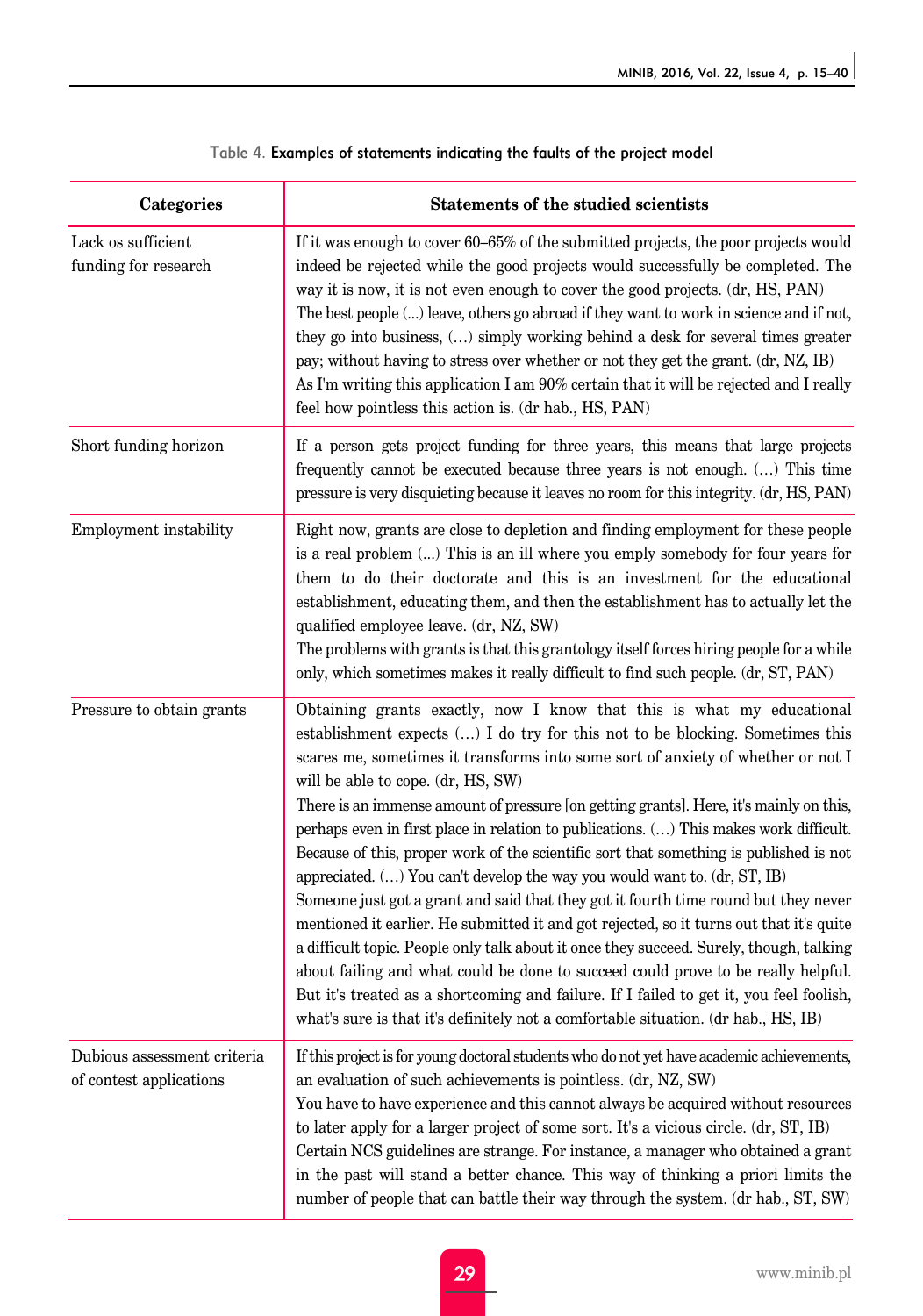| <b>Categories</b>                                  | <b>Statements of the studied scientists</b>                                                                                                                                                                                                                                                                                                                                                                                                                                                                                                                                                                                                                                                                                                                                                                                                           |
|----------------------------------------------------|-------------------------------------------------------------------------------------------------------------------------------------------------------------------------------------------------------------------------------------------------------------------------------------------------------------------------------------------------------------------------------------------------------------------------------------------------------------------------------------------------------------------------------------------------------------------------------------------------------------------------------------------------------------------------------------------------------------------------------------------------------------------------------------------------------------------------------------------------------|
| Artificial adjustment<br>to contest requirements   | I have to adjust to meet the assement key. And I have to design the project to fit<br>something that I don't truly like but if I don't prepare it in this way, I will not get<br>the funding. (dr, HS, PAN)<br>Grants are often not created because someone wants to conduct some sort of<br>research but research concepts are created to get the grant. (dr hab., HS, IB)                                                                                                                                                                                                                                                                                                                                                                                                                                                                           |
| Time-consuming nature<br>application preparation   | Getting the project ready — we have just been preparing for the NPRH — this ate of<br>up one and a half months of work on the grant application alone. And if you try<br>submitting an application three times a year, you then lose four and a half months<br>which could have been dedicated to something more productive. (dr, HS, PAN)<br>These new projects have more and more tables, involve more and more work,<br>writing up every penny. (dr hab., NZ, PAN)<br>It would be good it some of the work connected with preparing grant applications<br>was taken on by the university. () Grant applications are usually completed<br>twice a year, then let's say that there is a month of intensive work on the<br>application alone. Of course, you spend the rest of your time thinking about what<br>you could do there. (dr hab., ST, SW) |
| Beaurocracy on the project<br>implementation stage | The implementation of the project alone is painstaking. () There are so many rules<br>which, as a manager, I should know. () All the time this is consuming a portion<br>of my time that I could dedicate to science. () 1/3 of it is conducting the research,<br>he next $1/3$ is reading and arranging research plans, and the last $1/3$ is running<br>the project: writing orders on suitable forms whether or not it is in agreement<br>with the procurement list, with the Public Procurement Act, with the Institute's<br>general policy, with general provisions (dr hab., NZ, PAN)<br>Handling is terrible once you get it and project administration is so time<br>consuming and thi is unnecessary. We have overly developed, they become more<br>and more complicated year by year. (dr hab., ST, IB)                                     |
| Cumbersome public<br>procurement procedures        | We need computer equipment and we order it but it comes in half a year's time.<br>How can they do this, surely, it will be out of date a long time ago; there are<br>completely different things on the market from what we have ordered. (dr, ST, SW)<br>Let us be entirely honest that public procurements are a tragedy. When I talked<br>to many people around the country, computers to execute the project are roughly<br>purchased over one year (). If you take on a person for a project, they should<br>already have a computer sitting on their desk. () Otherwise it is a waste of these<br>people's energy. () They come to work and they don't have anything to work on.<br>(dr hab., ST, IB)                                                                                                                                           |

Cont. table 4

Source: own elaboration.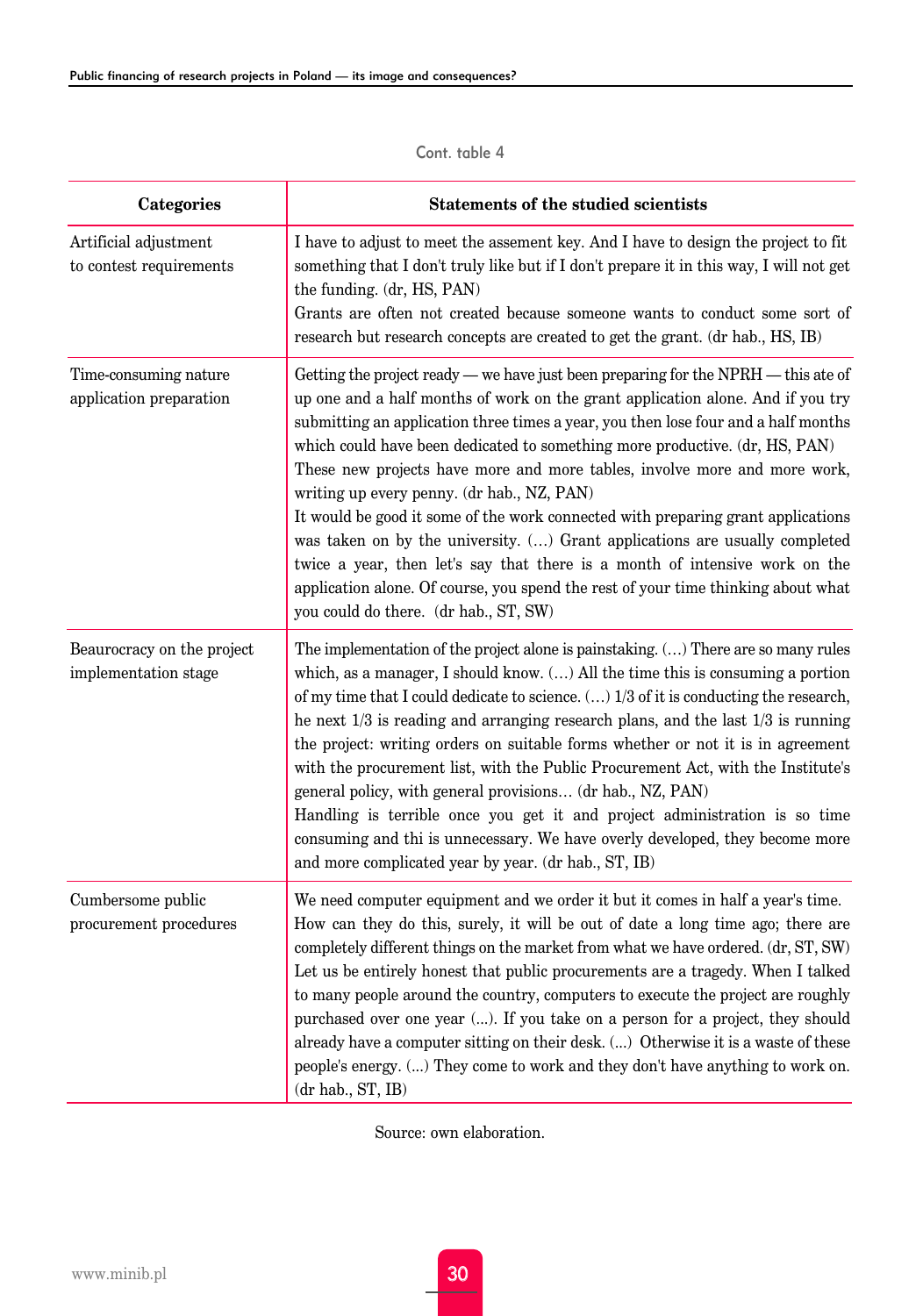#### Emotional image of the project model

Where in the case of statements of scientists concerning the rational image individual opinion apeared indicating the benefits of the project model, no such statements were recorded in the case of the emotional image. The association technique was the first one that was used in the interviews.Jako pierwszą w wywiadach stosowano technikę skojarzeń. Table 5 contains the results of this stage of the study.

Four categories can be identified from among the associations mentioned by the respondents. Project financing is associated, among others, with the possibility of obtaining addtional resources; however, in the context of severely inadequate research funding it is difficult to consider this statement as positive. Many associations refer to the little or no prospect of getting a grant and to the negative feelings that this fact invokes in the respondents. Researchers have a sense of the application for research funding requiring a great deal of work on their part, which is done in vain. Just as in the case of responses to questions directly concerning the rational image, statements indicating an excessive burden being placed on researchers when preparing their contest applications by the formal contest procedures and the sense of time loss have also appeared here. Moreover, some researchers see the weaknesses present in the evaluation of applications and the award of research funding on its basis.

The outcomes of the second of the applied projective techniques supply further knowledge about the emotional approach of researchers to the project financing model. The associations with sport disciplines provided by the respondents can be grouped into five categories (cf. Table 6).

Only one of the mentioned associations with team games is neutral and concerns the perception of the application process and then the execution of the project as a task, which cannot be successful without the involvement of the whole research team. Applying for grants is also strongly associated with rivalry where — due to the limited financial resources — one has to accept harsh evaluations on the part of the reviewers. Hence comparisons to brutal sport disciplines like boxing, hockey or rugby appear. On the other hand, through an association with weight lifting one of the researchers highlights the importance of many scientific achievements of applicants and therefore suggests the privileged position in contests of Warsaw and Cracow scientists.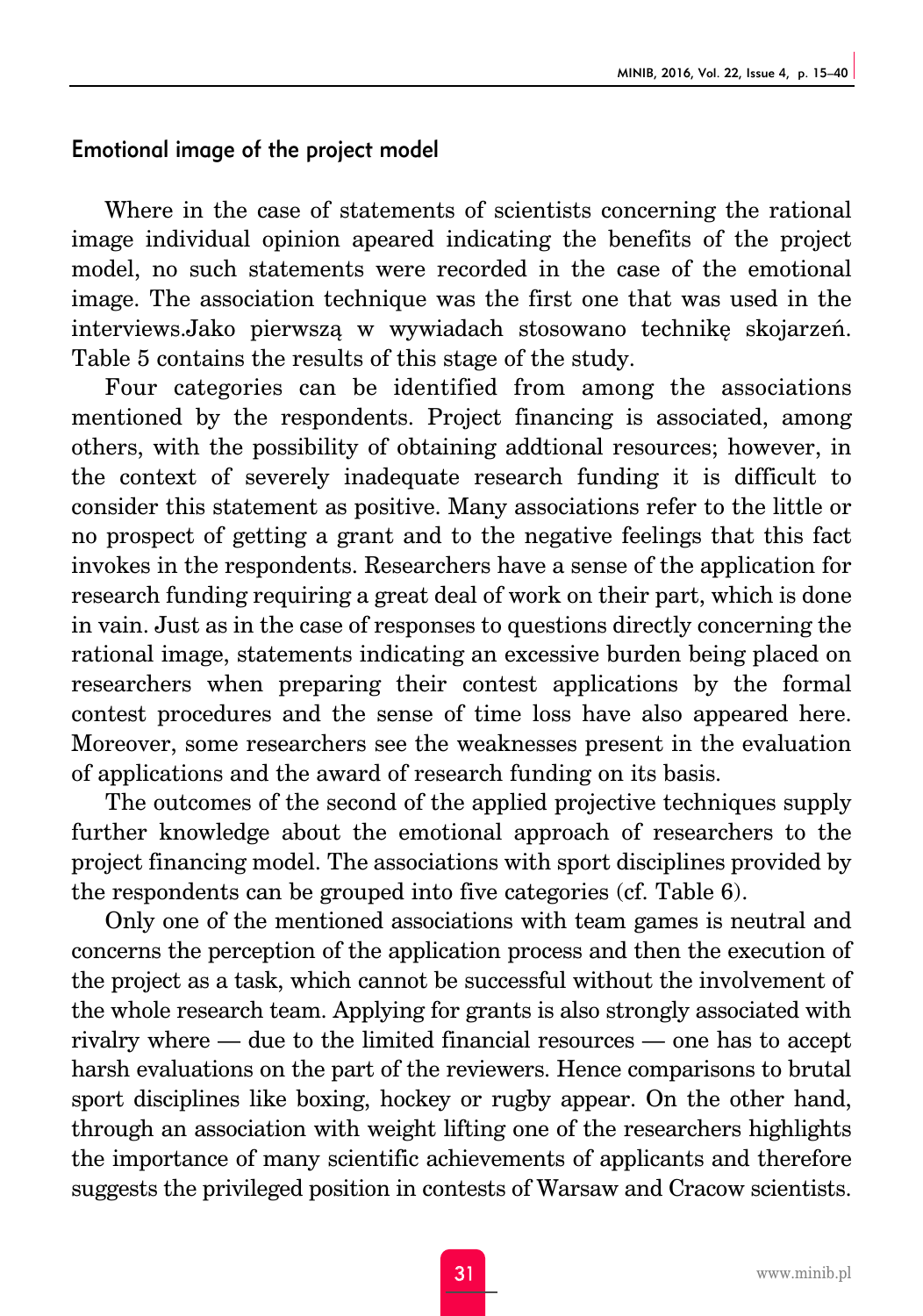Whereas the sport disciplines that the respondents referred to like sprinting and short-distance races demonstrate the time pressure felt when preparing applications and the negative emotions evoked by the fact of continuous changes being made in contest programme terms and conditions.

| Categories                                                          | Association of studied scientists                                                                                                                                                                                                                                                                                                                                                                                                                                                                                                                                                                                                                                                                                                                                                                                                                                                                                                                                                                                                                                                                                                                                                                                                                                                                                                                                                                                                                                                                                                                                                                                                                                                                                                                                                          |
|---------------------------------------------------------------------|--------------------------------------------------------------------------------------------------------------------------------------------------------------------------------------------------------------------------------------------------------------------------------------------------------------------------------------------------------------------------------------------------------------------------------------------------------------------------------------------------------------------------------------------------------------------------------------------------------------------------------------------------------------------------------------------------------------------------------------------------------------------------------------------------------------------------------------------------------------------------------------------------------------------------------------------------------------------------------------------------------------------------------------------------------------------------------------------------------------------------------------------------------------------------------------------------------------------------------------------------------------------------------------------------------------------------------------------------------------------------------------------------------------------------------------------------------------------------------------------------------------------------------------------------------------------------------------------------------------------------------------------------------------------------------------------------------------------------------------------------------------------------------------------|
| Financial resources                                                 | An additional source of funding without which we won't be able to survive,<br>without which everyone will scarper. (dr hab., HS, SW)                                                                                                                                                                                                                                                                                                                                                                                                                                                                                                                                                                                                                                                                                                                                                                                                                                                                                                                                                                                                                                                                                                                                                                                                                                                                                                                                                                                                                                                                                                                                                                                                                                                       |
| Little prospect<br>of getting a grant                               | Minimal chances of getting it. (dr. HS, PAN)<br>That you won't get it [the grant] because only 10% are awarded. () There always<br>was some kind of unpleasant objection that the achievements were too small in a<br>contest where the achievements were meant to be small; too many achievements<br>making it unreliable. (dr, NZ, PAN)<br>Slim chances, that there's definitely strong competition, that no, what is the point<br>of me even trying (dr, ST, IB)<br>A sense of such helplesness. () This helplessness or disappointment would be<br>smaller if the content of the reviews actually substantively showed some kind of<br>mistakes or flaws in the research project, and this was essentially missing from<br>the reviews. (dr hab., HS, IB)                                                                                                                                                                                                                                                                                                                                                                                                                                                                                                                                                                                                                                                                                                                                                                                                                                                                                                                                                                                                                              |
| Difficulties of a formal nature<br>on the funding application stage | Time pressure. () We had to prepare a grant application when it wasn't yet<br>postedonline. And we spend a month on it, after which () two weeks before the<br>date it suddenly turned out that the table concerning funding has been construed<br>in such a way that we had to smash everything down (). And this leads to a<br>person having to redesign everything within the space of two weeks and it is<br>definitely done less thoroughly this time round, spending less time on it than one<br>would want to. (dr, HS, PAN)<br>The effort of writing the application, struggles and nerves, and stressing over whether<br>or not I will get the money. Because it is really a lot of work in reality. Three months<br>I was writing to the NCS. Day in, day out, I did nothing but this. (dr, HS, SW)<br>Beaurocracy. () You can write a project very quickly but later, in order to fulfil<br>all these formal requirements, unfortunately it sometimes takes years to win some<br>kind of project. (dr, NZ, IB)<br>It is stressful like this participation in a contest. Whereas my highly negative<br>associations are connected with the whole IPC system of filling in data This is<br>very counter-intuitive; you really have to dig into the details and, speculate. ()<br>This whole background should bring greater transparency, facilitate writing.<br>Sometimes this is tiring and frustrating. (dr, NZ, SW)<br>That there are probably lots of papers, that you have to make your way through<br>these rules and regulations, that this changes from competition to competition, $(\ldots)$<br>that there is too much of this and impatience, that you have to get through this,<br>() that one could work on something else than scouring through this. (dr, ST, IB) |

Table 5. Associations with the project model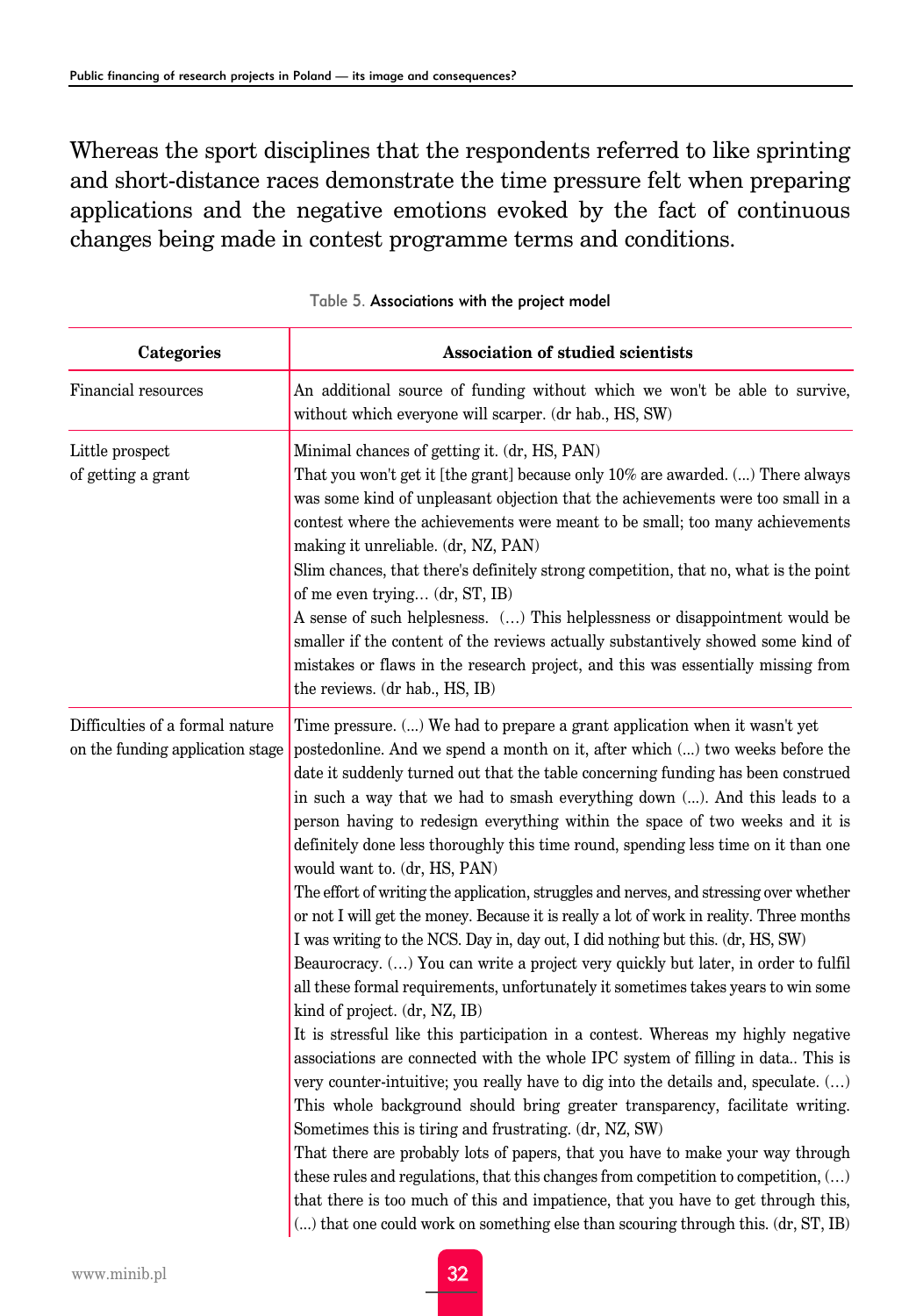Cont. table 5

| Categories                                   | <b>Association of studied scientists</b>                                                                                                                                                                                                                                                                                                                                                                                                                                                                                                                                                                                                                                                                               |
|----------------------------------------------|------------------------------------------------------------------------------------------------------------------------------------------------------------------------------------------------------------------------------------------------------------------------------------------------------------------------------------------------------------------------------------------------------------------------------------------------------------------------------------------------------------------------------------------------------------------------------------------------------------------------------------------------------------------------------------------------------------------------|
|                                              | Not again Again, that is, the torment begins. () The section titled cost estimate<br>gives rise to quite negative feelings in me because I believe that nobody should<br>demand that I have to know how much a good quality computer costs and what<br>am I meant to do to this computer, how much should I buy it for, for it to meet<br>some kind of assumptions, or that I have to be capable of valuing the work of a<br>hired IT specialist () This year, for instance, because I was submitting an<br>application for this, I lost one month's of this other, useful work on preparing the<br>grant application (dr hab., HS, PAN)<br>Jesus, I'm going to have to fill in these papers again. (dr hab., NZ, PAN) |
|                                              | There simply is beaurocracy, which you have to get through. (prof. dr hab., ST, PAN)                                                                                                                                                                                                                                                                                                                                                                                                                                                                                                                                                                                                                                   |
| Complaints against<br>application evaluation | When I once saw this list of results, it was terrifying how unfairly these funds were<br>distributed. (dr hab., HS, SW)<br>With the reviews. That in reality the experts are not experts. () We should be<br>assessed by those that dwell in these realities. And from a specific field, and it can't<br>be a biochemist or biologist assessing in agricultural sciences because they will have<br>a completely distorted understanding of what is possible. (prof. dr hab., NZ, IB)                                                                                                                                                                                                                                   |

Source: own elaboration.

Associations grouped into the fifth category which refer to the perception of application assessment criteria and review fairness are particularly significant. The mentioned comparisons (races between marathoners and cyclists, banging one's head against a brick wall, jumping with a parachute that does not open) demonstrate the extremenly unfavourable perception of aspects of the project model by researchers./ The respondents are particularlyy critical of the lack of clear and transparent information about contest requirements and the inadequacy of the criteria used. The comparison of application evaluations to figure skating scores leads to some interesting reflections. According to a researcher representing social sciences and the humanities,the evaluations of reviewers are essentially subjective. A representative of exact and technical sciences believes the opposite and highlights their measurability. The mentioned differences in opinions emphasise the domination of negative opinions on project funding especially among the representatives of the social sciences and the humanities.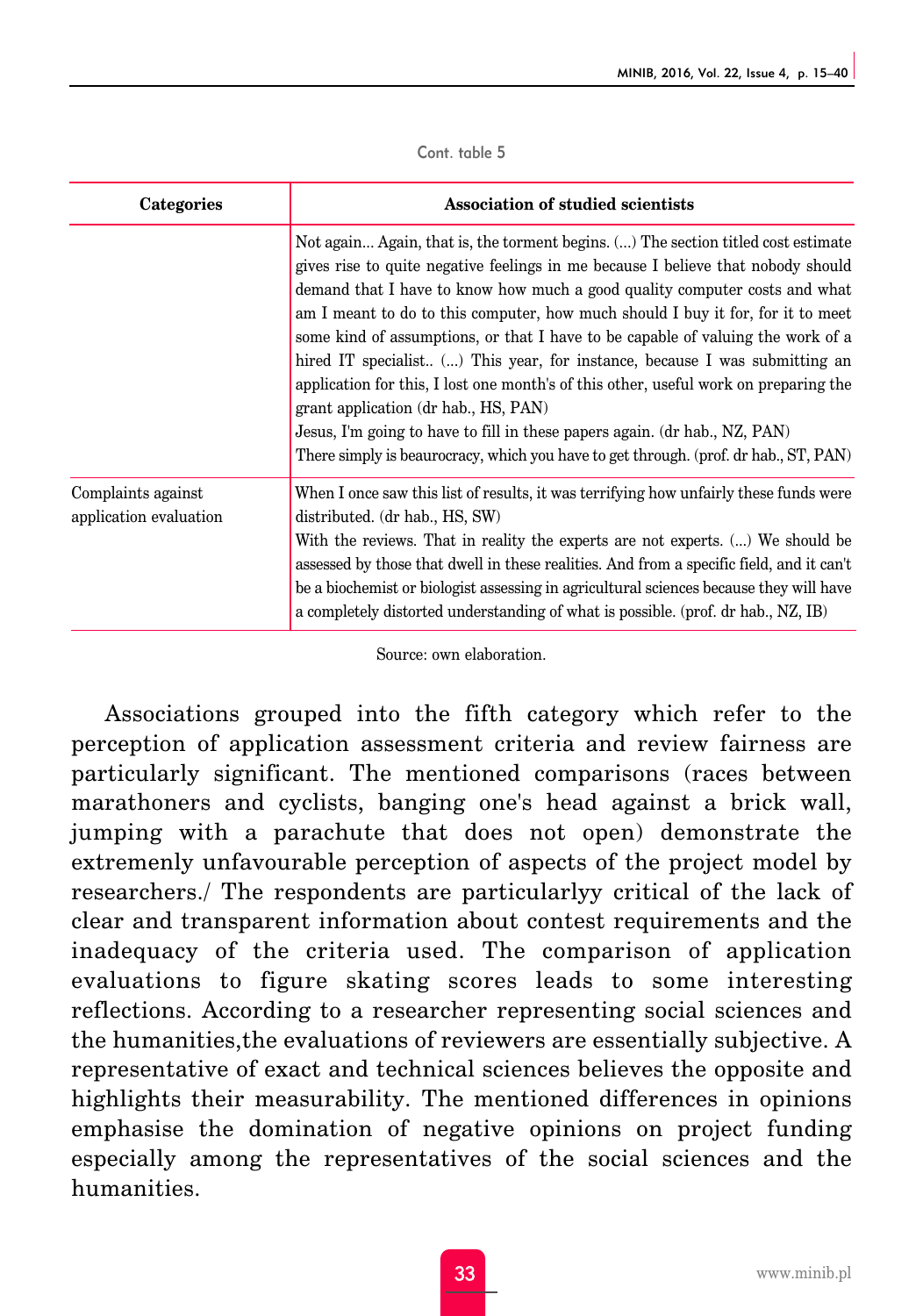| <b>Sporting disciplines</b>                   | Substantiation                                                                                                                                                                                                                                                                                                                                                                                                                                                                             |
|-----------------------------------------------|--------------------------------------------------------------------------------------------------------------------------------------------------------------------------------------------------------------------------------------------------------------------------------------------------------------------------------------------------------------------------------------------------------------------------------------------------------------------------------------------|
|                                               | Category I                                                                                                                                                                                                                                                                                                                                                                                                                                                                                 |
| Team game                                     | There definitely is a need for a team because nobody can create a project on their own. (dr, NZ, IB)                                                                                                                                                                                                                                                                                                                                                                                       |
| Volleyball                                    | Because the team and other team games have a greater negative contact with other<br>teams and the net is here. (dr, ST, SW)                                                                                                                                                                                                                                                                                                                                                                |
|                                               | Category II                                                                                                                                                                                                                                                                                                                                                                                                                                                                                |
| Hurdles                                       | Several people want to be first in the sense of winning something, so they are striving<br>to the same goal but that they have some sort of obstacles along the way. Some do<br>better, some worse and ultimately only one of them wins. It's obvious that it is not just<br>one here, there always is some kind of ranking. (dr, ST, IB)                                                                                                                                                  |
| Boxing/ice hockey/rugby                       | It is a fierce battle, however, a truly heavy battle. Because if I read that 15% of<br>applications get it. When reading the reviews of some reviewers, it is like a 'beat 'em<br>up'. It's close combat. (dr hab., NZ, PAN)                                                                                                                                                                                                                                                               |
|                                               | Category III                                                                                                                                                                                                                                                                                                                                                                                                                                                                               |
| Wightlifting                                  | If a given laboratory is capable of taking on a lot, demonstrating many achievements,<br>win people with their achievements, they will always get it. And those that don't have<br>many, that haven't achieved a great deal yet in this sector, then even if they have<br>interesting ideas, they have a very faint chance. The Jagiellonian University, the<br>University of Warsaw, the Nencki centre () will always get them because these are<br>heavyweight institutes. (dr, NZ, PAN) |
|                                               | Category IV                                                                                                                                                                                                                                                                                                                                                                                                                                                                                |
| Sprinting                                     | Persistent reform makes a person feel like a sprinter who wants to meet all the<br>requirements but cannot meet them because the Ministry has changed something yet<br>again. (dr, HS, PAN)                                                                                                                                                                                                                                                                                                |
| Short-distance race                           | Where many people are competing with each other. () Later, everyone gets so tense<br>and tries to quickly do this quickly, in ever-shorter periods of time. (dr, ST, PAN)                                                                                                                                                                                                                                                                                                                  |
|                                               | <b>Category V</b>                                                                                                                                                                                                                                                                                                                                                                                                                                                                          |
| Races between marathoners<br>and cyclists     | We ride on something completely different from psychologists. Comparing conclusions<br>that go through political science panels, they have it easier there because there is no<br>such comparison, and sociologists will always fare worse compared to psychologists<br>because they have higher journal ratings. (dr, HS, IB)                                                                                                                                                             |
| Jumping with a parachute<br>that doesn't open | Hurdles, with obstacles. At the end there is some sort of parachute jump with a parachute<br>that doesn't open, you just land flat on your face. I'm saying this in the context of the<br>risk involving me losing time, several months; I truly simply work my guts out and<br>later the effect is that I get a really ridiculous review. (dr, HS, SW)                                                                                                                                    |

#### Table 6. Project funding as a sporting discipline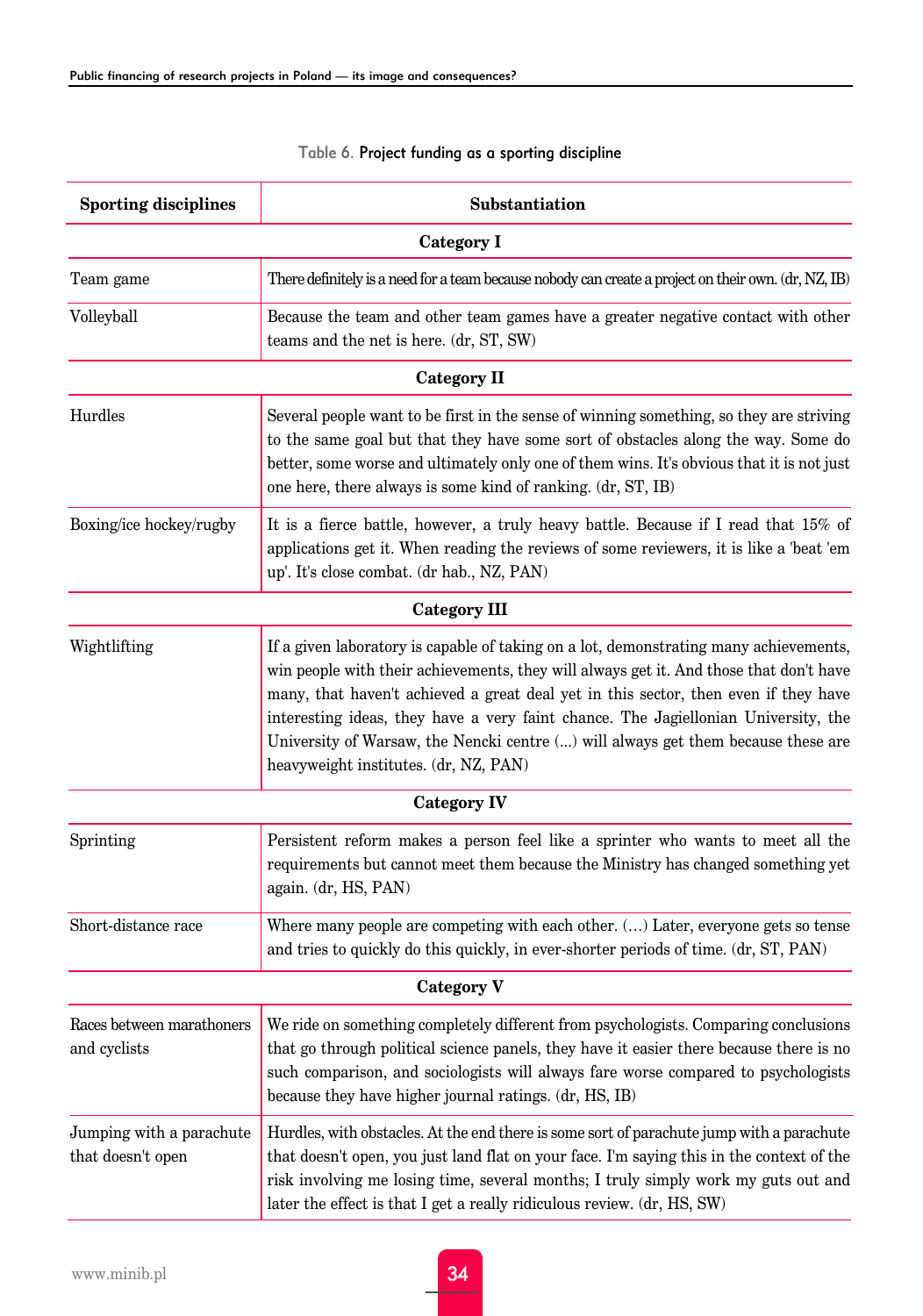| <b>Sporting disciplines</b>                 | Substantiation                                                                                                                                                                                                                                                                                                                                                                                                                                                                                                                                                                                                                                                      |
|---------------------------------------------|---------------------------------------------------------------------------------------------------------------------------------------------------------------------------------------------------------------------------------------------------------------------------------------------------------------------------------------------------------------------------------------------------------------------------------------------------------------------------------------------------------------------------------------------------------------------------------------------------------------------------------------------------------------------|
| "Banging your head<br>against a brick wall" | Or the competition in which you don't know the rules well. () Conflicting information<br>from two different employees have also repeatedly happened. Then if the institution<br>involved in the substantive preparation of the principles of functioning of this very<br>grant system does not have any clarity, how is the applicant meant to have clarity<br>and where are they to obtain this information from? () The low probability of<br>obtaining this grant is the most discouraging factor because I think that if it was the<br>case that we file for every second grant, then we get it, then a person can see the<br>point to this. (dr hab., HS, PAN) |
| (NOT) figure skating on ice                 | You have to present it so that others will like it. Because in figure skating on ice 50%<br>or 80% of the contestants do not fall down and get points for the created impression.<br>$(dr$ hab., $HS$ , $IB$ )<br>However, we have the advantage of these being the exact sciences and they cannot be<br>evaluated completely ad lib. It's not like dancing on ice where judges rate the<br>aesthetics. (prof. dr hab., ST, PAN)                                                                                                                                                                                                                                    |

Cont. table 6

Source: own elaboration.

The conducted analysis indicates the existence among researchers of a negative emotional image of the project model. Researchers perceive striving to obtain grants as a difficult rivalry which requires large amounts of work to be undertaken in a short period of time (especially in order to meet the formal requirements) and is likely to end in failure. What is more, the mentioned associations, similarly to the statements concerning the rational image, point to scientists holding unflattering conceptions about contest criteria which, according to them, are inadequate, unclear and are subject to change too often. Complaints about the unreliability of reviews and the resulting ailings in grant distrubution could also be found in the collected statements. A very strongly negative image of project funding can be found among humanists and social researchers. This may result from the fact that the discussed model has completely overturned their priorities and ways of operation, introducing rigorous monitoring of scientific work and depending research funding on formalised measurements of scientific productivity.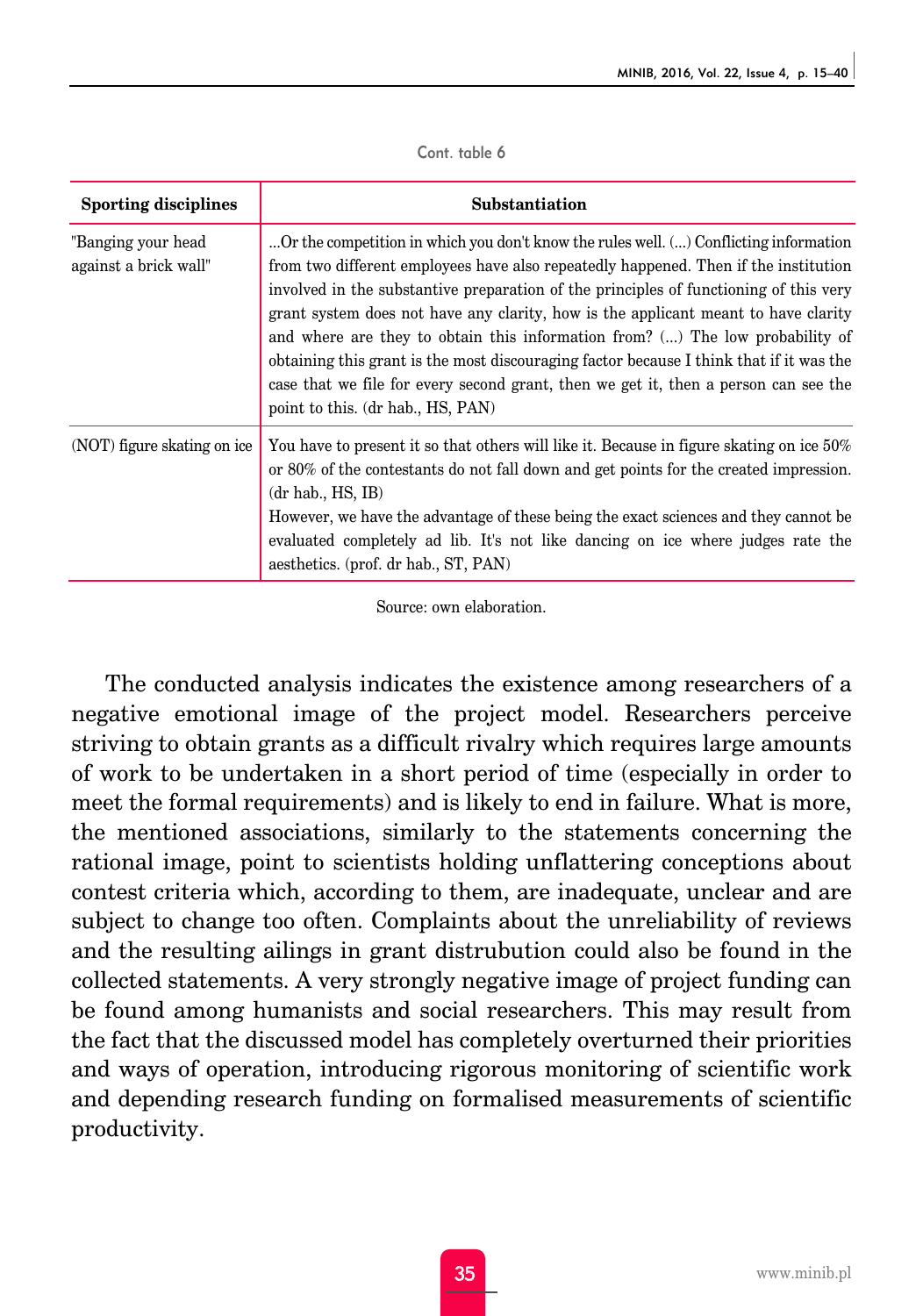### Implications of the image of the project model

The two investigated dimensions of the project model image, that is, the rational and emotional dimensions largely correspond with each other. Researchers, especially humanities and social science investigators have a rather unfavourable image of project financing. It is also quite symptomatic that the few positive opinions on the discussed model occurred only in the form of a response to a direct question. However, there was a lack of statements with such a load appearing when spontaneous associations describing the emotional image were being provided. This may be caused by the need for social approval arising in some researchers during the first part of the interview. The introduction of a system which is based on applying for research funding on a competition basis under the banner of the development of science and enhancing scientific excellence could have prevented some researchers from its overt criticism, suggesting that they cannot find themselves in this new reality.

In order to change the way in which the project model is perceived, it turns out that the application procedures and IT systems used for this purpose must be optimised. Agencies organising contests should also carefully look at the legitimacy of implementing certain contest criteria such as, for instance, requiring extensive achievements from young researchers. The criteria applied should also be adjusted to the expectations of the representatives of given research disciplines. Furthermore, researchers want to the formal requirements on the execution and project settlement stage to be simplified. Irrespective of this, researchers expect to receive support in administrative matters from the scientific institutions employing them.

The implementation of these changes alone may not necessarily lead to an improved image of project financing if they will not be supported by relevant information measures. Based on the conducted interviews it is clear that the current level of knowledge of the formal contest requirements is on an unsatisfactory level. This is why additional activity will have to be undertaken to explain to scientists in detail the contest requirements and their underlying reasons once the proposed improvements have been introduced. These actions should also include the provision of arguments supporting the adopted solutions, which will dispel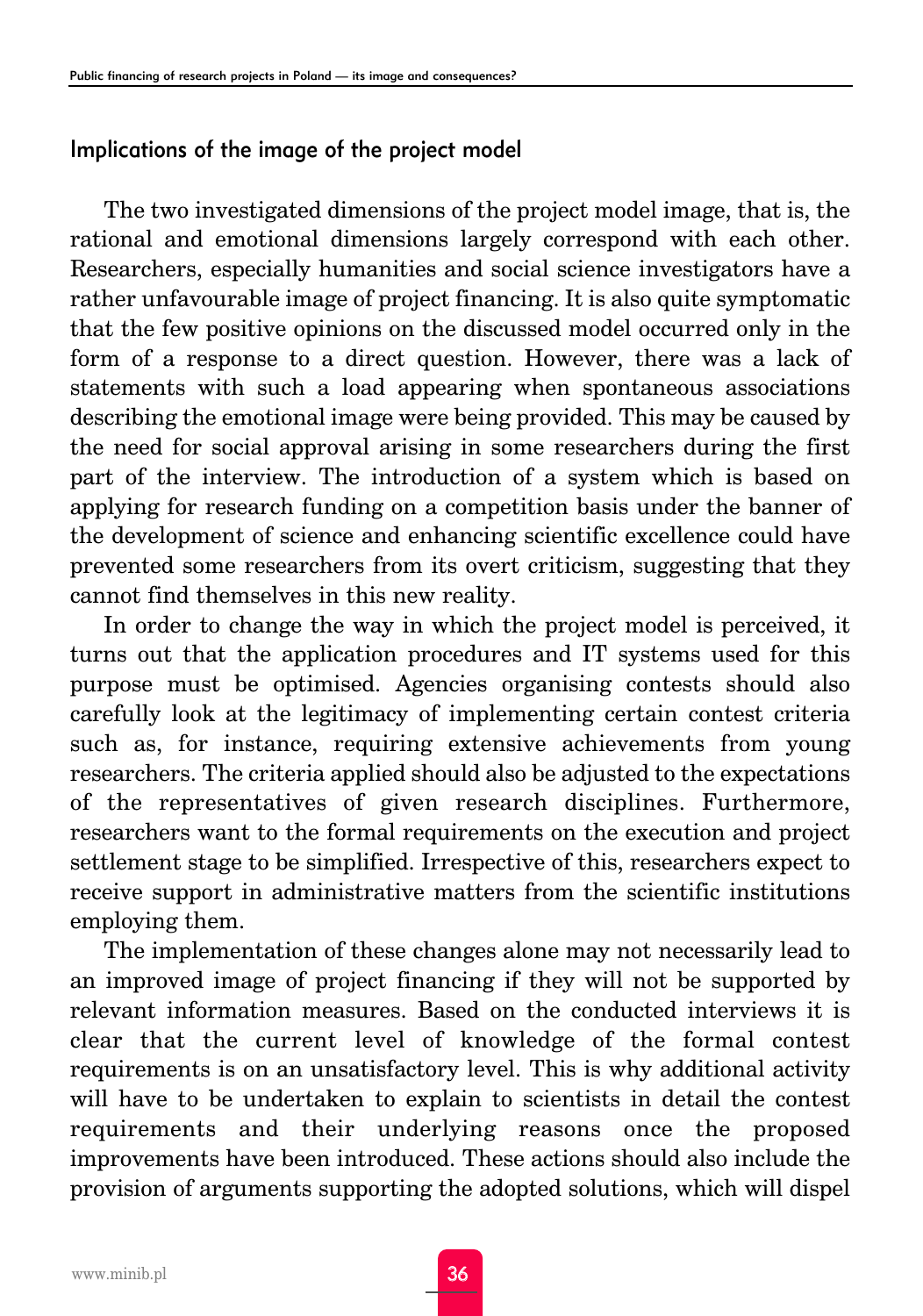clichéd patterns of thought (e.g., increased mobility of scientists perceived as a loss of qualified professionals). By increasing the level of understanding of contest requirements, it will be possible to secure greater acceptance for them of the academic environment. Importantly, large-scale information measures should be undertaken in good time to ensure that scientists are not so pressed for time by having more convenient dealdines for applying for resources.

In line with the expectations voices by scientists, efforts should be made to create, on the one hand, long-term project financing possibilities and, on the other — providing support of interdisciplinary reserach under the project. It is also recommended that more care and attention is paid to the selection of reviewers. As for researchers, a task approach to participation in contests should be facilitated, which will help offset the unfavourable phenomena resulting from treating grant application denials and failures too emotionally.

Typically, some of the negative views held by researchers were not influenced by their own experiences but the grant application stories repeated by academia. The clash of these stories with the relatively low coefficients of success when applying for funds from research funding agencies evokes feelings of pointlessness naukowców among scientists and fear of failure. Combatting these tendencies is extremely important as they build an intimidating atmosphere around contests. This atmosphere leads to a general disapproval for the new research funding system and may detract people from submitting contest applications and, in extreme cases, contribute to pushing more talented individuals/units outside the science sector in Poland. This is why the decision-makers and financing institutions should undertake communication campaigns aimed at combating distrust towards contests and helping to dispel the myths surrounding the allocations of funding under the project model (e.g., presentation of positive stories of scientists that successfully obtained funding and managed to complete their innovative research). The positive image of project financing is worth building through communication emphasising the advantages of this model already niticed by some researchers, like: access to additional research resources, research freedom and recognition, research career development and the opportunity of crossborder cooperation.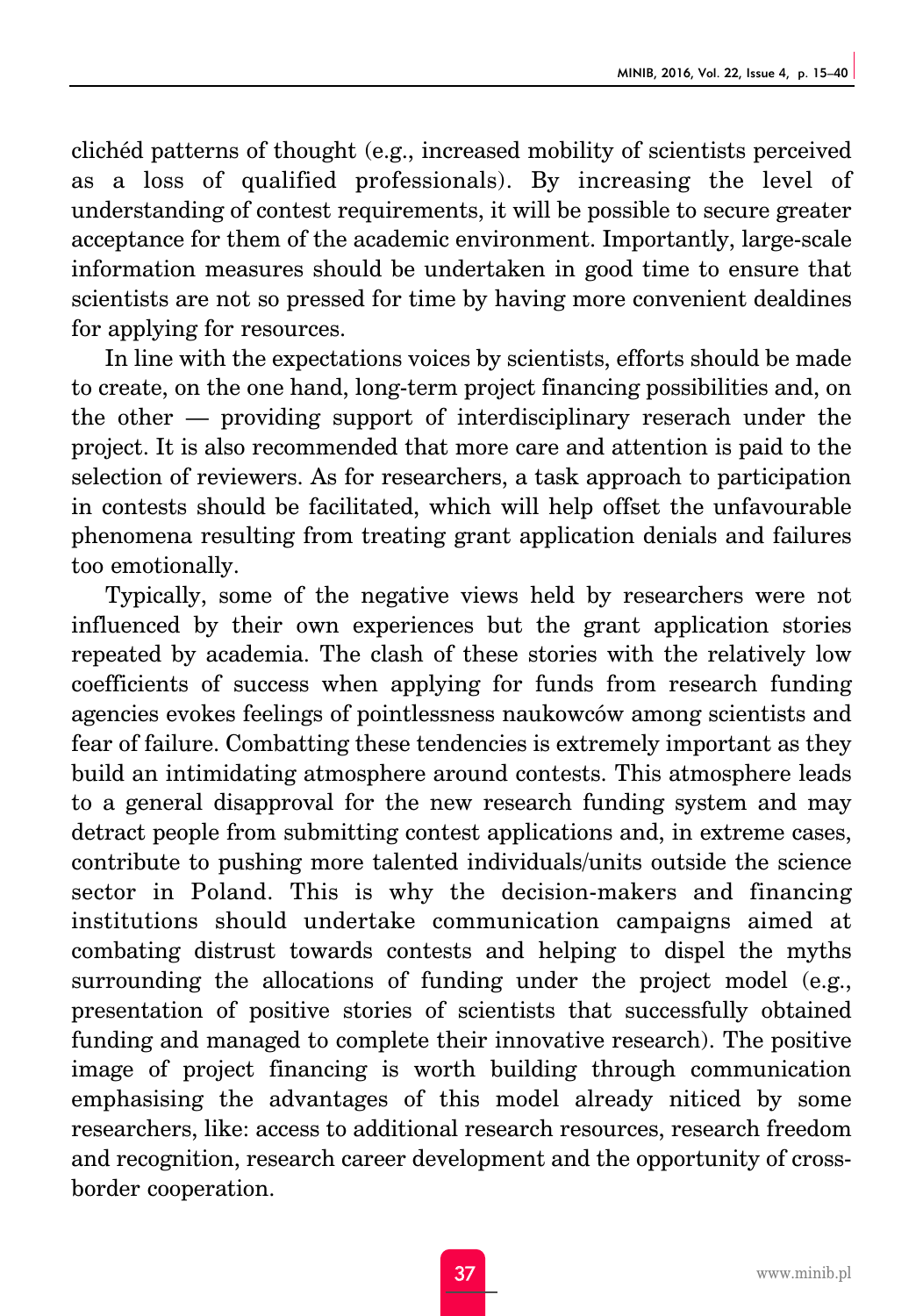### Ending

One of the key issues in shaping scientific policy remains the choice of the right proportions of institutional and project funding, This will help finding a compromise between egalitarianism and an elite approach to the promotion of science to ensure optimum development of the scientific potential of the country. Since there is no single, objectively the best funding system, the implementation of solutions inspired by models that proved successful in other countries may prove inadequate. Such a system shouldd be adjusted the economic, social and cultural conditions of the relevant country. The disproportionate from the point of view of researchers increase in selectivity as to the disbursement of funds may in the long-term constitute a threat for the development of certain scientific disciplines and imply a loss of diversity in science. What is more, the insecure financial position of scientific institutions may lead to organisational and management problems that will inevitably have consequences for researcher engagement in scientific activity and for the quality of the research conducted by them. This is why a diagnosis of the project model image reinforced in Poland and its optimisation based on the research results obtained remain so crucial. The adaptation of this model to the expectations of researchers will allow it to receive greater approval among them, which will translate into a higher level of scientific excellence and innovation in the country.

# References

<sup>1</sup> More about science financing models at A. Tomczyńska (2016). Typologia i ewolucja publicznych systemów finansowania nauki. W: *Systemy publicznego finansowania nauki w ujęciu międzynarodowym*. Warsaw: OPI PIB, 21–42.

 $^2$  Compare the case of South Korea described in M. Feldy (2016). Czy kultura ma znaczenie? Systemy finansowania nauki w kontekście kulturowym. W: *Systemy publicznego finansowania nauki w ujęciu międzynarodowym*. Warsaw: OPI PIB, 119–153.

<sup>3</sup> Own calculations based on: GUS (2005). *Nauka i technika w 2004 r.* Warsaw: GUS; GUS (2015). *Nauka i technika w 2014 r*. Warszawa: GUS.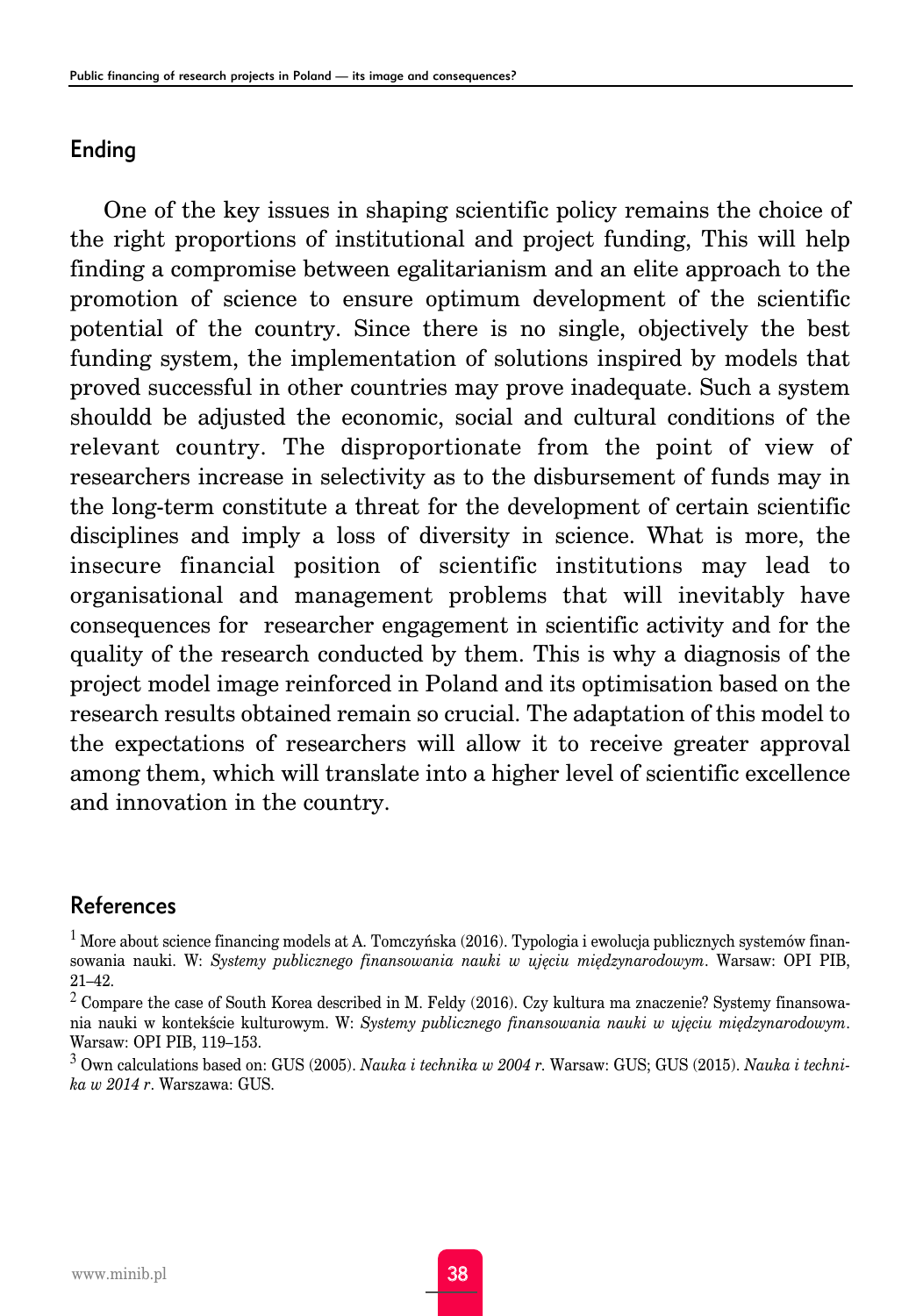#### Bibliography

- 1. Altkorn, J. (2004). *Wizerunek firmy*. Dąbrowa Górnicza: Wyższa Szkoła Biznesu w Dąbrowie Górniczej.
- 2. Auranen, O., Nieminen, M. (2010). University research funding and publication performance: An international comparison. *Research Policy*, 39 (6), 822–834.
- 3. Daraio, C., Bonaccorsi, A., Geuna, A., Lepori, B., Bach, L., Bogetoft, P., Cardoso, M.F., Castro-Martinez, E., Crespi, G., Fernandez de Lecio, I., Fried, H., Garcia-Aracil, A., Inzelt, A., Jongbloed, B., Kempkes, G., Llerena, P., Matt., M., Pohl, C., Raty, T., Rosa, M.J., Sarrico, C.S., Simar, L., Slipersaeter, S., Teixeria, P.N., van den Eeckaut, P. (2011). The European university landscape: A micro characterization based on evidence from the Aquameth project. *Research Policy*, 40 (1), 148–164.
- 4. Feldy, M. (2016). Czy kultura ma znaczenie? Systemy finansowania nauki w kontekście kulturowym. W: *Systemy publicznego finansowania nauki w ujęciu międzynarodowym*. Warszawa: OPI PIB, 119–153.
- 5. Feldy, M., Bojko, M.M., Knapińska, A., Kowalczyk, B., Tomczyńska, A. (2015). *Nauka w Polsce 2015. Raport przygotowany dla Ministerstwa Nauki i Szkolnictwa Wyższego*. Warszawa: OPI PIB.
- 6. GUS (2005). *Nauka i technika w 2004 r.* Warsaw: GUS.
- 7. GUS (2015). *Nauka i technika w 2014 r.* Warsaw: GUS.
- 8. Kwiek, M. (2015). Słowo wstępne: W obliczu nadchodzącej fali reform szkolnictwa wyższego w Polsce. Argumentacja i wizja wspierająca najważniejsze kierunki zmian. *Nauka i Szkolnictwo Wyższe*, 2 (46), 7–16.
- 9. LeDoux, J. (1998). Mózgowe reakcje poznawczo-emocjonalne. W: P. Ekman, R.J. Davidson (red.), *Natura emocji*. Gdańsk: Gdańskie Wydawnictwo Psychologiczne, 190–197.
- 10. Lepori, B. (2011). Coordination modes in public funding systems. *Research Policy*, 40 (3), 355–367.
- 11. MNiSW (2013). *Sprawozdanie z realizacji zadań i budżetu w 2012 r. w zakresie Nauki oraz realizacji budżetu w części 28 — Nauka*. Warsaw: MNiSW.
- 12. MNiSW (2014). *Sprawozdanie z realizacji zadań i budżetu w 2013 r. w zakresie Nauki oraz realizacji budżetu w części 28 — Nauka*. Warsaw: MNiSW.
- 13. MNiSW (2015). *Sprawozdanie z realizacji zadań i budżetu w 2014 r. w zakresie Nauki oraz realizacji budżetu w części 28 — Nauka*. Warsaw: MNiSW.
- 14. MNiSW (2016). *Sprawozdanie z realizacji zadań i budżetu w 2015 r. w zakresie Nauki oraz realizacji budżetu w części 28 — Nauka*. Warsaw: MNiSW.
- 15. OECD, 2011. *Performance-based funding for public research in tertiary education institutions. Workshop proceedings. Web annex: Additional country detail*. Brussels: OECD, http://www.oecd.org/sti/sci-tech/46756874.pdf (25.10.2016).
- 16. Sandström, U., Heyman, U., van den Besselaar, P. (2014). The complex relationship between competitive funding and performance. In: *Context counts: Pathways to master big and little data. Proceedings of the science and technology indicators conference 2014 Leiden*. Leiden: Universiteit Leiden, 523–533.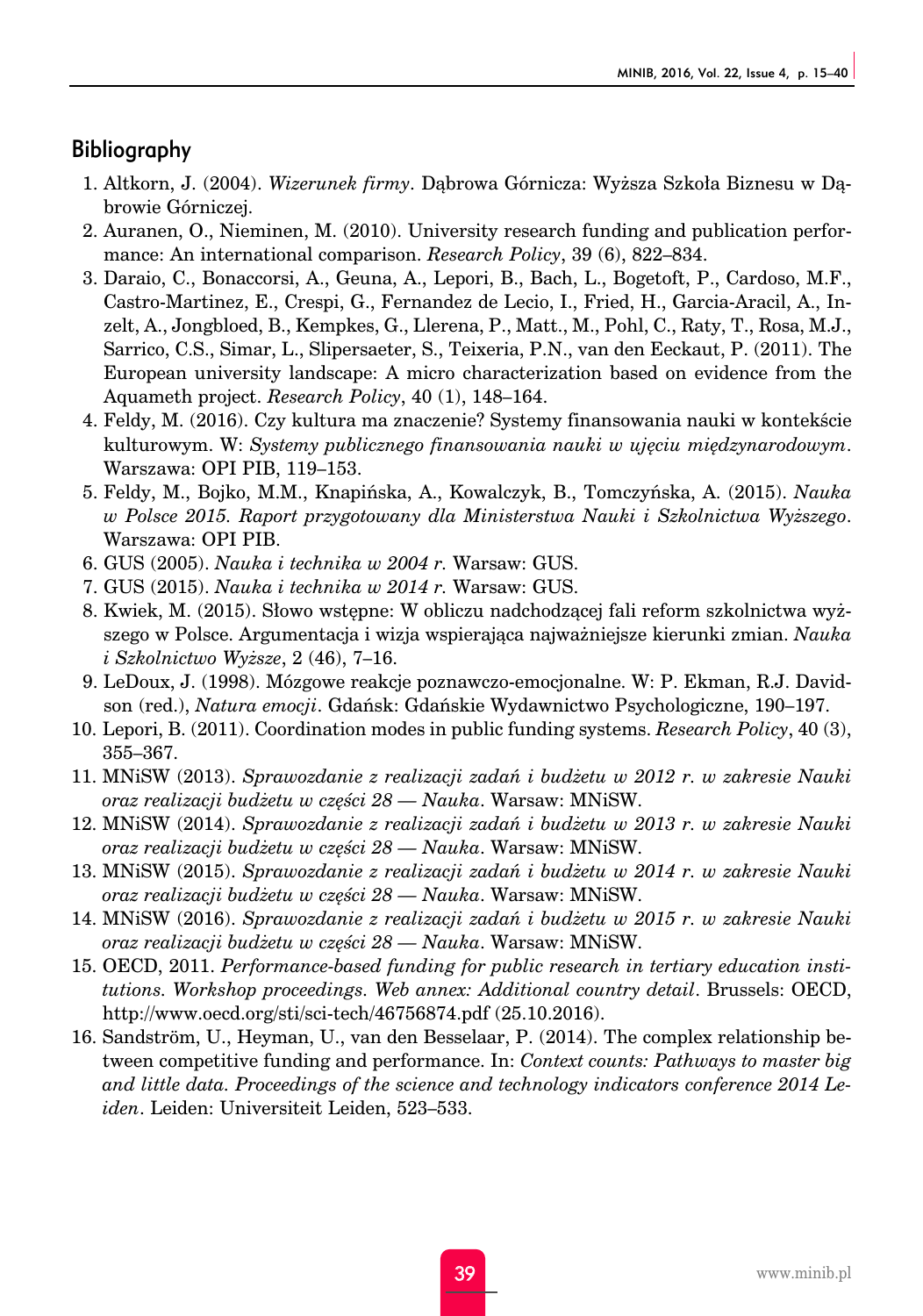- 17. Tomczyńska, A. (2016). Typologia i ewolucja publicznych systemów finansowania nauki. In: *Systemy publicznego finansowania nauki w ujęciu międzynarodowym*. Warsaw: OPI PIB, 21–42.
- 18. Van Dalen, R., Mehmood, S., Verstraten, P., van der Wiell, K. (2014). *Public funding of science. An international comparison*. CPB Netherlands Bureau for Economic Policy Analysis.
- 19. Zajonc, R.B. (1985). Uczucia a myślenie: nie trzeba się domyślać, by wiedzieć, co się woli. *Przegląd Psychologiczny*, 1, 27–72.

Marzena Feldy, Ph.D., Information Processing Institute — National Research Institute, Poland — doctor of economics in the field of management studies, assistant professor at the Information Processing Centre - National Research Institute. She manages the work in the Laboratory of Statistical Analysis and Evaluation (IPC NRI) that runs research on scientific and innovation policies. Author of many publications and analyses of the science and higher education sector as well as consumer behaviours and marketing communication. Graduate of the Warsaw School of Economics and the Faculty of Psychology at the University of Warsaw. She applies interdisciplinary approaches in her research harnessing knowledge from both management and psychology.